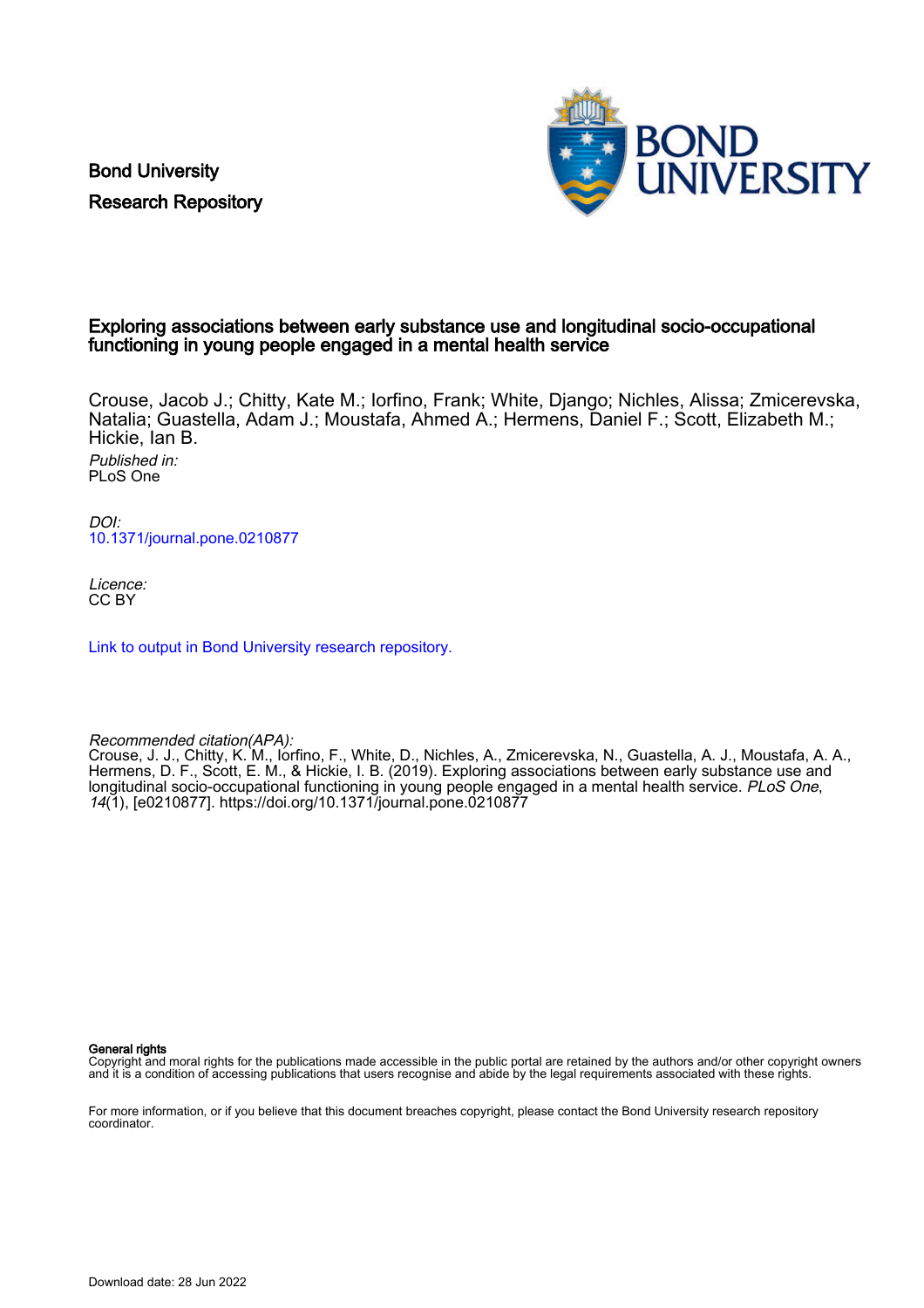

# **OPEN ACCESS**

**Citation:** Crouse JJ, Chitty KM, Iorfino F, White D, Nichles A, Zmicerevska N, et al. (2019) Exploring associations between early substance use and longitudinal socio-occupational functioning in young people engaged in a mental health service. PLoS ONE 14(1): e0210877. [https://doi.org/](https://doi.org/10.1371/journal.pone.0210877) [10.1371/journal.pone.0210877](https://doi.org/10.1371/journal.pone.0210877)

**Editor:** Nadine Bernhardt, University Hospital Carl Gustav Carus, Technische Universitat Dresden, GERMANY

**Received:** July 30, 2018

**Accepted:** January 3, 2019

**Published:** January 17, 2019

**Copyright:** © 2019 Crouse et al. This is an open access article distributed under the terms of the Creative Commons [Attribution](http://creativecommons.org/licenses/by/4.0/) License, which permits unrestricted use, distribution, and reproduction in any medium, provided the original author and source are credited.

**Data Availability Statement:** All relevant data are within the manuscript and its Supporting Information files.

**Funding:** JC was supported by a postgraduate Research Training Program Stipend (provided by The University of Sydney, no stipend number). The funders had no role in study design, data collection and analysis, decision to publish, or preparation of the manuscript. KC funding provided by NHMRC

RESEARCH ARTICLE

# Exploring associations between early substance use and longitudinal sociooccupational functioning in young people engaged in a mental health service

 $\bm{b}$  J. Crouse $\bm{\Theta}^{\bm{1}*},$  Kate M. Chitty $^{\bm{2}},$  Frank lorfino $^{\bm{1}},$  Django White $^{\bm{1}},$  Alissa Nichles $^{\bm{1}},$ **Natalia Zmicerevska1 , Adam J. Guastella1 , Ahmed A. Moustafa3,4,5, Daniel F. Hermens1,6, Elizabeth M. Scott<sup>1,7</sup>, Ian B. Hickie<sup>1</sup>** 

**1** Youth Mental Health Team, Brain and Mind Centre, The University of Sydney, Camperdown, NSW, Australia, **2** Translational Australian Clinical Toxicology (TACT) Research Group, Discipline of Pharmacology, The University of Sydney, Camperdown, NSW, Australia, **3** School of Social Sciences and Psychology, Western Sydney University, Milperra, NSW, Australia, **4** MARCS Institute for Brain, Behaviour and Development, Milperra, NSW, Australia, **5** Department of Social Sciences, College of Arts and Sciences, Qatar University, Doha, Qatar, **6** Sunshine Coast Mind and Neuroscience—Thompson Institute, University of the Sunshine Coast, Birtinya, QLD, Australia, **7** Notre Dame Medical School, Sydney, NSW, Australia

\* jcro8838@uni.sydney.edu.au

## Abstract

Neuropsychiatric disorders (including substance misuse) are associated with the greatest burden of functional disability in young people, and contributory factors remain poorly understood. Early-onset substance use is one candidate risk factor which may inform functional prognosis and facilitate direction of interventions aiming to curtail impairment. Accordingly, we modelled associations between early-onset use of alcohol, tobacco, cannabis and amphetamine-type stimulants (ATSs) and longitudinal socio-occupational functioning (indexed by the Social and Occupational Functioning Assessment Scale) in an observational cohort presenting to early intervention mental health services. A clinical proforma collated demographic, clinical, and socio-occupational information for up to 60-months from presentation to services in young people aged 17–30. Of the wider cohort (n = 2398), 446 participants were selected with complete alcohol and substance use data. Latent class analysis was used to derive an 'early-onset' (n = 243) and 'later-onset' class (n = 203) based on age of first use of alcohol, tobacco, cannabis and ATSs. Maximum-likelihood multilevel analyses modelled functioning over time in care and tested associations with substance use latent class, age, gender and diagnosis. Membership in the 'early-onset' class ( $B = -1.64$ ,  $p = 0.05$ ), male gender (B = -3.27,  $p \le 0.001$ ) and psychotic disorder diagnosis (B = -7.62,  $p$ <0.001) were associated with poorer functioning at presentation and at least one other time-point. To our knowledge, this is the first study to explore associations of early-onset substance use and longitudinal functioning in a cohort of young people with mental disorders. The identified factors may be useful for directing specific social (e.g. Social Recovery Therapy) or occupational (e.g. Individual Placement and Support) interventions to at-risk individuals, early in illness course.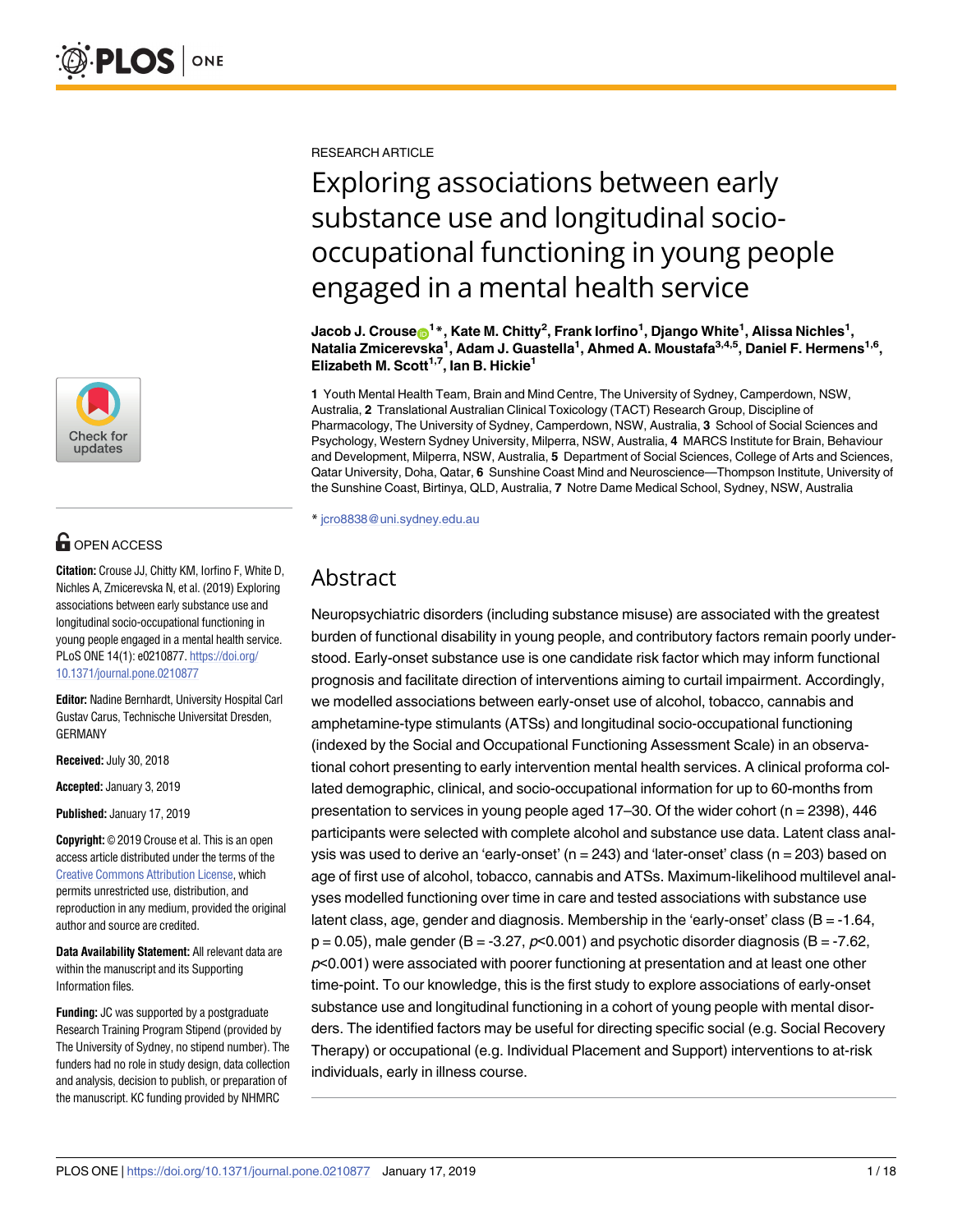<span id="page-2-0"></span>

Early Career Fellowship Grant (number: 1122362). The funders had no role in study design, data collection and analysis, decision to publish, or preparation of the manuscript. FI was supported by an Australian Postgraduate Award stipend (no stipend number). The funders had no role in study design, data collection and analysis, decision to publish, or preparation of the manuscript. AN was supported by Brain & Mind Centre, Clinical Research Officer. The funders had no role in study design, data collection and analysis, decision to publish, or preparation of the manuscript. NZ was supported as Research Officer at the Brain and Mind Centre, University of Sydney. The funders had no role in study design, data collection and analysis, decision to publish, or preparation of the manuscript. DW was employed by The University of Sydney. The funders had no role in study design, data collection and analysis, decision to publish, or preparation of the manuscript. AM was supported as Senior Lecturer, Western Sydney University. The funders had no role in study design, data collection and analysis, decision to publish, or preparation of the manuscript. AG was supported by NHRMC Career Development Fellowship, The University of Sydney. The funders had no role in study design, data collection and analysis, decision to publish, or preparation of the manuscript. DH was supported by Sunshine Coast Mind & Neuroscience Thompson Institute. The funders had no role in study design, data collection and analysis, decision to publish, or preparation of the manuscript. ES was supported as Medical Director, Young Adult Mental Health Unit, St Vincent's Hospital Darlinghurst, Discipline Leader of Adult Mental Health, School of Medicine, University of Notre Dame, Research Affiliate, The University of Sydney and Consultant Psychiatrist. The funders had no role in study design, data collection and analysis, decision to publish, or preparation of the manuscript. IH was supported by (2018-2022) Optimising Personalised Care, at scale, for Young People with Emerging Mood Disorders, \$951,005 over 5 years (APP1136259); NHMRC Research fellowship (no. 1046899). The funders had no role in study design, data collection and analysis, decision to publish, or preparation of the manuscript.

**Competing interests:** DH received honoraria for educational seminars (on ADHD) from Janssen-Cilag and Eli Lilly. ES was Medical Director, Young Adult Mental Health Unit, St Vincent's Hospital Darlinghurst, Discipline Leader of Adult Mental Health, School of Medicine, University of Notre Dame, Research Affiliate, The University of Sydney and Consultant Psychiatrist, and has received honoraria for educational seminars related to the

### **Introduction**

The emergence of a mental disorder during adolescence or early adulthood may profoundly and pervasively impact a young person's educational achievement, workforce participation and social engagement [1-3]. Neuropsychiatric disorders (including substance misuse) are the greatest cause of years lived with disability for young people aged 10–24 [[4](#page-12-0)], and disabilityadjusted life years associated with common mental disorders (e.g. depression and anxiety) reach their peak between 10–29 years of age [\[5](#page-12-0)]. The reasons for this high burden of disability are complex, involving a coalescence of factors operating within a formative and sensitive phase of social, cognitive and neurobiological development [\[6–](#page-12-0)[9\]](#page-13-0). Importantly, strong evidence from longitudinal cohort studies suggests that functional impairment is both a cause and a consequence of mental ill-health  $[2, 3, 10-19]$  $[2, 3, 10-19]$  $[2, 3, 10-19]$  $[2, 3, 10-19]$  $[2, 3, 10-19]$  $[2, 3, 10-19]$  $[2, 3, 10-19]$  $[2, 3, 10-19]$  $[2, 3, 10-19]$ , underscoring the need to consider both domains in assessment and treatment. In keeping with these observations, there has been a gradual shift toward more holistic models of recovery which take into account an individual's ability to adaptively and meaningfully participate in work and social relationships [[20](#page-13-0), [21](#page-13-0)]. This shift complements patient reports citing loneliness, social isolation, financial problems and unemployment as their top-ranked challenges, above symptoms [[22](#page-13-0)]. Attending to functional impairment in young people is especially important, as efforts made early in the course of illness (when trajectories are most malleable) are more likely to be impactful [[23](#page-13-0), [24](#page-13-0)]. Accordingly, there is a critical need for identification of factors driving impairment in the early phases of mental disorders in order to direct interventions to at-risk individuals.

Indeed, functional impairment is common and substantial at presentation to early intervention mental health services across a wide array of anxious, psychotic and mood syndromes [\[25](#page-13-0)[–30\]](#page-14-0). A recent report from our group described multiple empirical trajectories of functioning over time in care, with substantial variability in improvement, decline and stability among young patients [\[31\]](#page-14-0). While some factors associated with poor functioning in psychiatric cohorts have been identified, including male gender, younger age, suicidality, cognitive impairment, substance and illness comorbidity, and greater illness stage [[25](#page-13-0), [27](#page-14-0), [28](#page-14-0), [31–34\]](#page-14-0), considerable variance remains unaccounted for. One candidate factor that has received little attention in youth mental health cohorts is early-onset substance use.

In general populations (e.g. school-, birth- and population-based cohorts), it is well-established that early-onset use of alcohol, tobacco, cannabis and amphetamine-type stimulants (ATSs) is associated with numerous poor outcomes. For instance, early-onset alcohol use (i.e. before age 15) is associated with increased risk for future alcohol-related problems and substance dependence, academic difficulties, and employment problems in early adulthood [[35](#page-14-0)– [38\]](#page-14-0). Early-onset tobacco use (i.e. before age 15) predicts persistent cigarette smoking and dependence, school-dropout and psychiatric morbidity, with adolescent-initiators who continue smoking into adulthood at especially high-risk of negative outcomes [\[39–44\]](#page-14-0). Earlyonset cannabis use (i.e. before age 16) is related to an increased risk for psychosis, cannabis dependence, school-dropout, unemployment at age 18 and socio-occupational difficulties at age 25 [[45](#page-14-0)[–48\]](#page-15-0). Finally, data describing outcomes associated with early-onset ATS use (e.g. methamphetamine, cocaine, MDMA) is scarce, however, some work suggests that early-onset methamphetamine use increases risk for psychosis, dependence and criminal activity [[49](#page-15-0)–[51](#page-15-0)], and early-onset cocaine use is associated with greater legal and psychiatric problems [\[52,](#page-15-0) [53\]](#page-15-0). Unfortunately, the above research has largely been restricted to general population samples, limiting generalisability to treatment-seeking young people with common mental disorders.

As there is no agreed upon cut-point for early- versus later-onset substance use and a range of ages reported in the literature, we chose to empirically derive latent classes of substance users as a function of their age of first use across our four substances of interest (alcohol,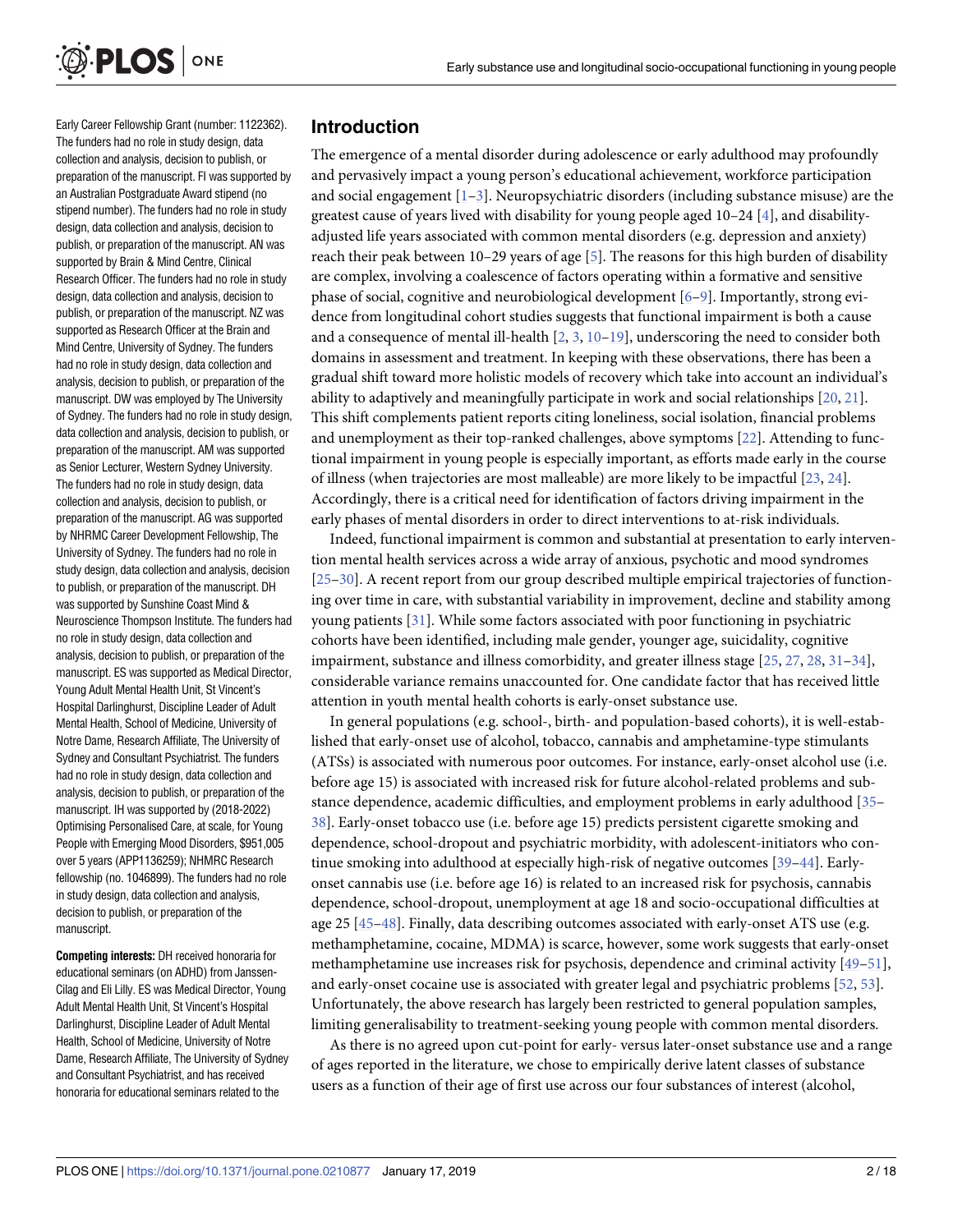<span id="page-3-0"></span>

clinical management of depressive disorders supported by Servier and Eli-Lilly pharmaceuticals. She has participated in a national advisory board for the antidepressant compound Pristiq, manufactured by Pfizer. She was the National Coordinator of an antidepressant trial sponsored by Servier. IH has been a Commissioner in Australia's National Mental Health Commission since 2012. He is the Co-Director, Health and Policy at the Brain and Mind Centre (BMC) University of Sydney. The BMC operates an early-intervention youth services at Camperdown under contract to headspace. Professor Hickie has previously led communitybased and pharmaceutical industry-supported (Wyeth, Eli Lily, Servier, Pfizer, AstraZeneca) projects focused on the identification and better management of anxiety and depression. He was a member of the Medical Advisory Panel for Medibank Private until October 2017, a Board Member of Psychosis Australia Trust and a member of Veterans Mental Health Clinical Reference group. He is the Chief Scientific Advisor to, and an equity shareholder in, Innowell. Innowell has been formed by the University of Sydney and PwC to deliver the \$30m Australian Governmentfunded 'Project Synergy'. Project Synergy is a three-year program for the transformation of mental health services through the use of innovative technologies. This does not alter our adherence to PLOS ONE policies on sharing data and materials.

tobacco, cannabis and ATSs). Our first aim was to determine whether an earlier-onset substance class was associated with poorer longitudinal socio-occupational functioning (up to five years) in an observational cohort of young people accessing early intervention mental health services in Sydney, Australia. As a secondary question, we aimed to test a putative *developmental-psychosis* typology of mental disorders [[54](#page-15-0)] with respect to functioning and substance use. Specifically, would individuals with a neurodevelopmental or psychotic disorder have poorer longitudinal functioning relative to their peers without either disorder, and, would participants with a neurodevelopmental or psychotic disorder who also reported earlier-onset substance use have even poorer functioning?

We hypothesised that: (i) the latent class with the earliest onset of substance use across alcohol, tobacco, cannabis and ATSs would be associated with lower functioning at presentation relative to the other class(s); (ii) a diagnosed neurodevelopmental or psychotic disorder would be associated with lower functioning at presentation and longitudinally; (iii) younger age would be associated with lower functioning at presentation; and (iv) male gender would be associated with poorer functioning at presentation. An additional exploratory question was whether the earlier-onset class would be associated with poorer functioning over time in contact with clinical services.

### **Methods**

#### **Human ethics**

This study and the consent procedure were approved by the University of Sydney Human Ethics Committee (Project numbers: 2012/1626 and 2012/1631) and conducted in accordance with the Declaration of Helsinki. Written informed consent was obtained from participants aged 16 years and older, and parental/guardian consent was obtained for participants younger than 16 years.

#### **Participants**

Participants were drawn from a naturalistic, longitudinal cohort of young people, the *'Brain and Mind Centre Optymise Cohort'* (n = 2398, mean age 18.8 ± 3.8 years, 58.7% female), who were accessing '*headspace'* and associated early intervention mental health clinics in Sydney, Australia. *headspace* is Australia's youth mental health initiative, which aims to provide youthfriendly and highly-accessible early intervention services for young people with emerging mental and substance use disorders [\[55,](#page-15-0) [56\]](#page-15-0). Primarily attracting young people with a wide range of mental health problems (typically anxiety, mood and/or psychotic syndromes), *headspace* consists of an integrated mixed of primary-level services and more specialised services (e.g. psychiatric, drug and alcohol, occupational support).

With informed consent, study participants were recruited to a case register for mood, psychotic, developmental and other mental disorders between January 2005 and January 2018. All participants were receiving ongoing clinician-based case management and relevant psychosocial and/or medical interventions throughout the duration of care, which may have involved contact with a psychiatrist, psychologist, occupational therapist, support worker, or hospitalisation for those whose need exceeded the capacity of the primary care services.

Individuals were included in the present study if they met the following criteria: (i) aged 17–30 years at the time of initial assessment (T1); and (ii) had completed the World Health Organization's '*Alcohol*, *Substance and Smoking Involvement Screening Test*, *Version 2'* (WHO-ASSIST-2). We added a further question to item 1 of the WHO-ASSIST-2 (lifetime use) to collect age of first use data: "*If yes*, *at what age did you first use*?*"*. Exclusion criteria included: (i) medical instability or lack of capacity to provide informed consent (determined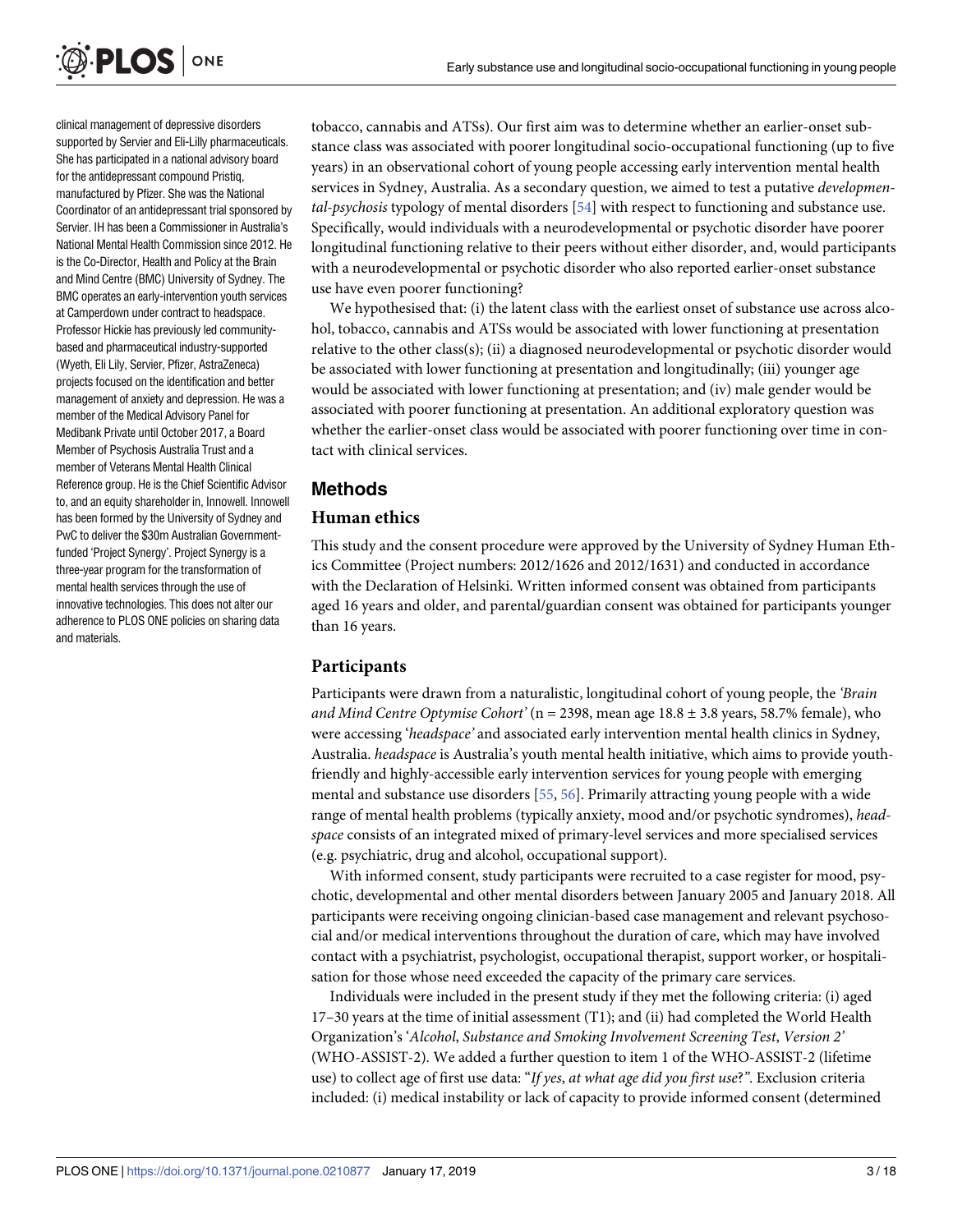<span id="page-4-0"></span>by a treating psychiatrist); (ii) medical illness with cognitive sequelae (e.g. epilepsy, cancer); (iii) clinically-evident intellectual disability; and/or (iv) insufficient English-language ability. Of the wider *Optymise* cohort, 446 participants were included in analyses (see Participant Flow Diagram in S1 [Fig](#page-11-0)).

#### **Data collection**

With consent, trained research psychologists and medical officers conducted a medical file audit to collate demographic, clinical and socio-occupational information at pre-specified intervals utilizing a specifically designed clinical proforma. These methods have been described previously in studies examining trajectories of functioning and suicidality [\[31,](#page-14-0) [34\]](#page-14-0). The earliest available comprehensive assessment at the service was represented as the initial timepoint (T1) for each participant, with T1 date determining the follow-up timepoints: 3-months (T2), 6-months (T3), 12-months (T4), 2-years (T5), 3-years (T6), 4-years (T7), and 5-years (T8). A "time-last-seen" entry was also recorded; however, this was not included in the current study. If no clinical notes were available within  $\pm 1$ -month of the 3- and 6-month timepoints, or  $\pm$  3-months of the remaining timepoints (T4-T8), then this particular entry was omitted. When data were available for a specified timepoint, all clinical notes collected after the preceding entry, up to and including the current entry, were used to complete the form.

#### **Clinical proforma**

The clinical proforma captures key information about the current presentation and specific illness course characteristics, with an earlier iteration previously reported [\[27,](#page-14-0) [57\]](#page-15-0). The proforma collects information regarding: (i) demographics; (ii) mental health diagnoses (based on Diagnostic and Statistical Manual of Mental Disorders (DSM-5) criteria); (iii) clinical course (e.g. clinical stage, hospitalizations, childhood diagnoses); (iv) comorbidities (e.g. physical health problems, suicidal thoughts/behaviours); (v) and socio-occupational functioning, assessed using the Social and Occupational Functioning Assessment Scale (SOFAS), which is the outcome variable in this study. The SOFAS is a clinician-rated 100-point scale used to assess an individual's level of social and occupational functioning along a continuum ranging from optimum functioning to important functional impairment (lower scores indicating poorer functioning). The SOFAS has been reported to have good construct validity (e.g. strong correlations with patient-reported difficulties in interpersonal relations and social adjustment [\[58\]](#page-15-0)), excellent inter-rater reliability (i.e. intraclass correlation coefficient [ICC] *>* 0.74 [\[58\]](#page-15-0)), and predictive validity (e.g. for length of initial psychiatric inpatient stay and two-year outcome [\[59\]](#page-15-0)).

As we aimed to test a developmental-psychosis trajectory [[54](#page-15-0)] hypothesis, participants were dichotomously coded at T1 with either the presence (1) or absence (0) of a psychotic disorder (including DSM-5 schizophrenia [n = 20]; schizoaffective disorder [n = 6]; substance/medication induced psychotic disorder  $[n = 7]$ ; brief psychotic disorder  $[n = 6]$ ; schizophreniform disorder  $[n = 3]$ ; and psychotic disorder not otherwise specified  $[n = 8]$ ) and presence (1) or absence (0) of a neurodevelopmental disorder (including DSM-5 autism-spectrum disorder  $[n = 8]$  and attention-deficit/hyperactivity disorder  $[n = 8]$ ). Diagnoses were specified according to DSM-5 criteria [[60](#page-15-0)], however, due to differences in the timing of presentation to clinical services clinical notes may have been based on previous iterations of the DSM.

#### **Statistical analyses**

Using the statistical program 'Mplus' [\[61\]](#page-15-0), we conducted latent class (or latent profile) analyses (LCA) to derive empirical classes of substance users, with participants' age of first use of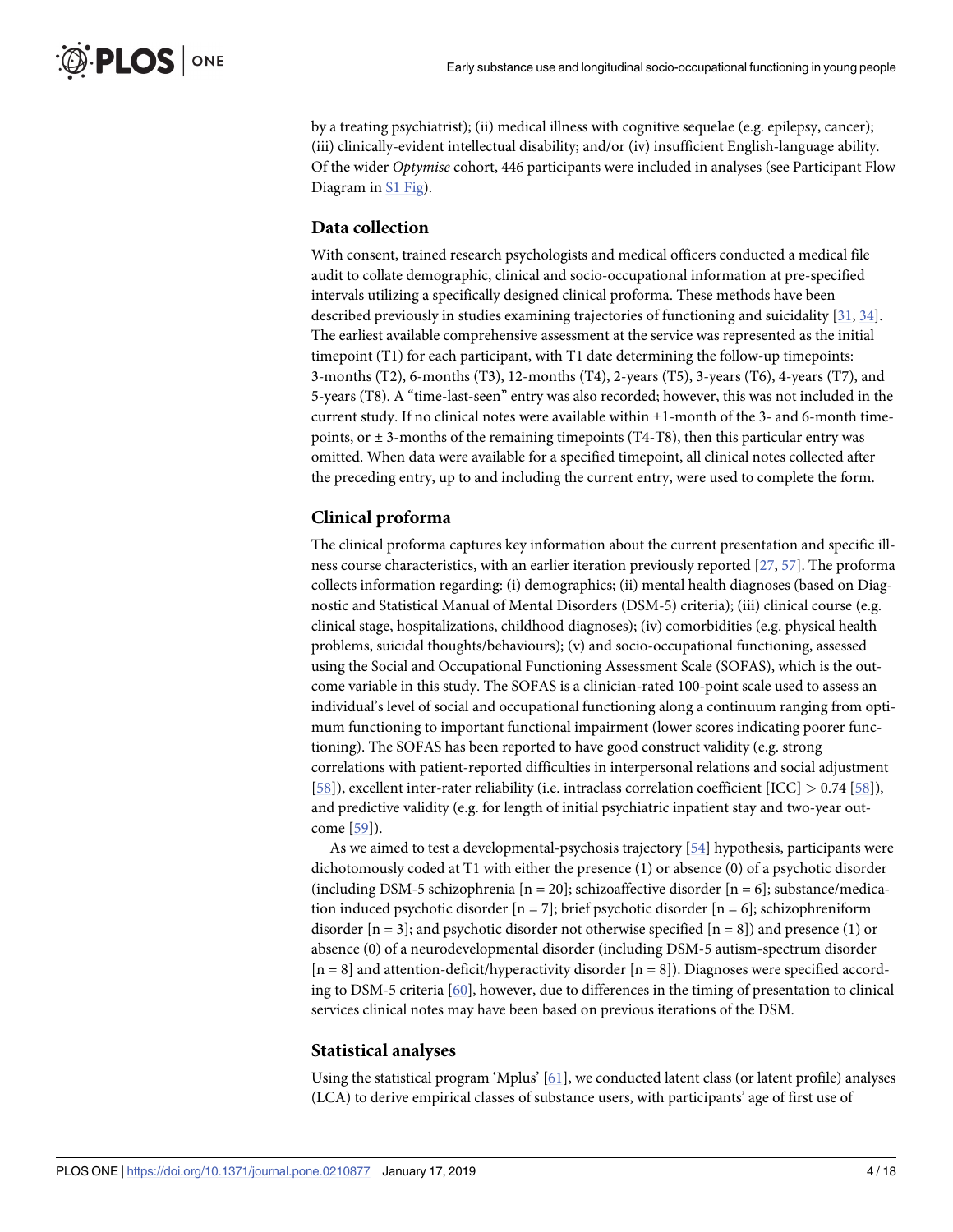<span id="page-5-0"></span>alcohol, tobacco, cannabis and ATSs representing the input variables. As Mplus uses full-maximum-likelihood estimation to make use of all available data  $[62-64]$ , participants with no lifetime use for a particular substance (and therefore no age of first use for that substance) were included in analyses. LCAs were run for 1–5 classes, with ample random starts and iterations used to arrive at a replicable best solution for each given number of classes (which was confirmed by a large number of replicated loglikelihoods for each model). Our choice of the number of classes that had a good balance of model fit and parsimony was informed by running 100 parametric bootstraps and comparing likelihood ratio test statistics, as well as inspecting the number of boundary conditions for each number of classes. Membership in a latent class was then dummy-coded (e.g. 1 = '*member of class 1*'; 0 = '*not a member of class 1'*) and used as a predictor variable in the next step of multilevel modelling.

Multilevel analyses were conducted using the 'nlme' package [[65](#page-15-0)] for the statistical programming language *R* (version 3.4.2), utilizing full-maximum-likelihood estimation. This method represents a powerful way to assess change in a continuous dimension (e.g. SOFAS) longitudinally and within-participants, circumventing limitations associated with alternative repeated-measures techniques. Advantages of this method include: (i) tolerance of unbalanced assessment intervals; (ii) inclusion of participants with missing follow-up data (i.e. no list-wise deletion for missing timepoints); and (iii) does not assume independence of observations (which is unlikely to be met for within-participant repeated-measure data).

Our analyses were conducted sequentially. First, we constructed an unconditional model (i.e. no predictors) positing a linear change trajectory in SOFAS without attempting to predict inter-individual variation in parameters by between-subject factors. We additionally tested whether a non-linear term would provide a superior fit (as functional change is likely dynamic over time). Next, we fit a continuous autoregressive covariance structure, as we expected greater correlation in SOFAS scores at nearer timepoints than farther timepoints. We proceeded in conducting a set of conditional analyses examining systematic inter-individual differences in intercept and slope as a function of several pre-determined demographic and diagnostic factors (fixed effects), with the initial order entry substantively informed by the literature.

Normality of residuals was visually inspected using Q-Q plots, with an approximate normal distribution evident. Multicollinearity between predictors was assessed using the variation inflation factor (VIF), with no predictor variables observed to have a VIF exceeding 2.0. Model coefficients (B) are presented alongside standard errors, 95% confidence intervals (CI) and parameter-specific *p*-values. Deviance statistics are provided for each model, including the Akaike information criterion (AIC), Bayesian information criterion (BIC) and the Log-Likelihood. Goodness-of-fit between models was compared using the likelihood ratio test (LRT) statistic (which expresses how many times more likely the data are under one model relative to another) and  $p$ -values, with  $\alpha$  level set at 0.05.

### **Results**

#### **Sample demographics and clinical characteristics**

At T1, the included sample comprised four-hundred-and-forty-six young people (aged 17–30;  $M = 21.2$ ; *SD* = 3.2), with 55.6% female gender. Presenting diagnoses, age of first use informa-tion, and sample size at each time-point are reported in [Table](#page-6-0) 1. Baseline demographics of participants lost to follow up over 60-months are presented in [Table](#page-7-0) 2.

#### **Latent class analyses**

Analyses were run for 1–5 classes in order to arrive at the optimal number of classes representing the data. Information criteria and 100 parametric bootstrapped likelihood ratio tests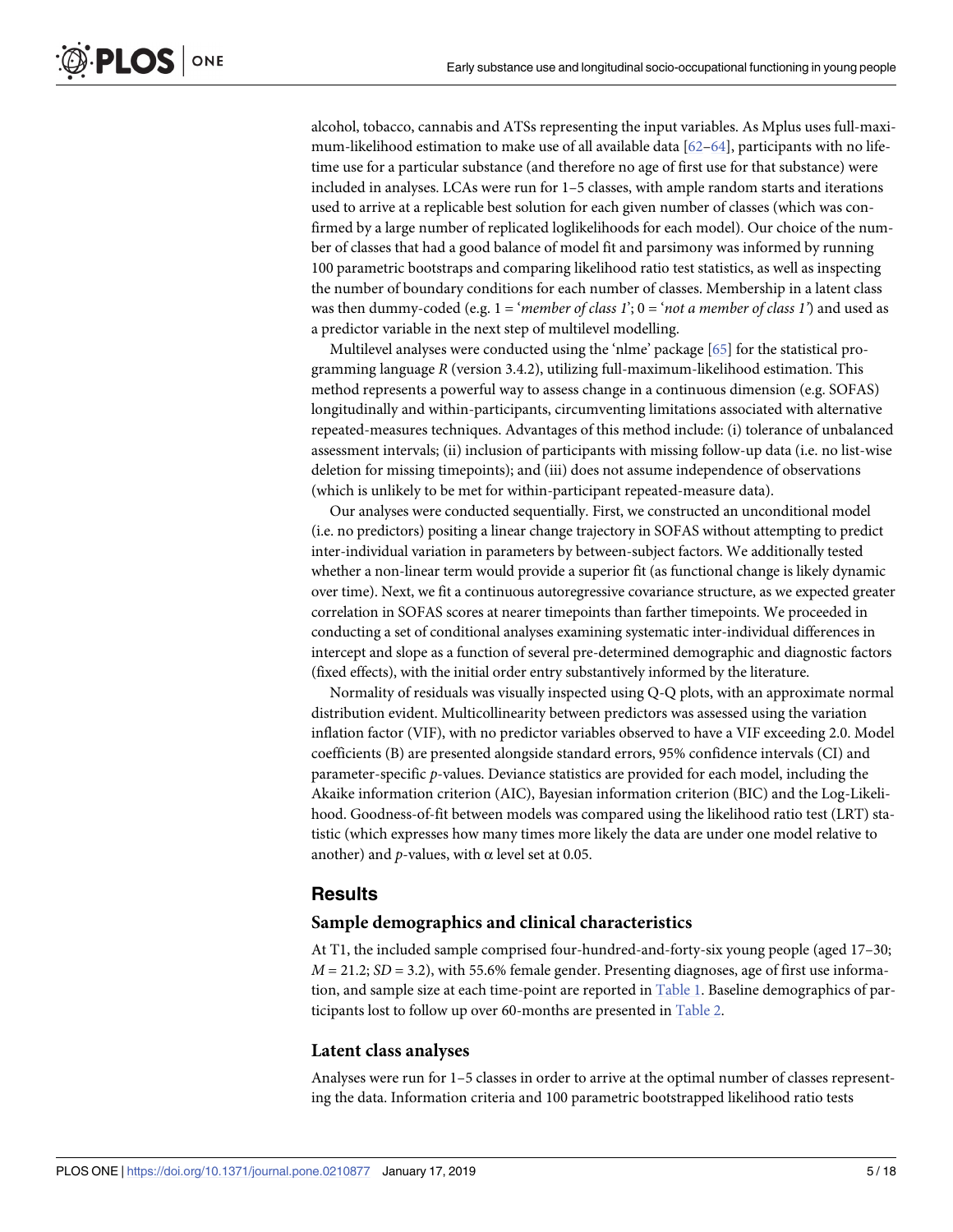<span id="page-6-0"></span>

|                                 | $M \pm SD$ or $N$ (%) |
|---------------------------------|-----------------------|
| Demographics                    |                       |
| Gender (female)                 | 248 (55.6)            |
| Age at entry                    | $21.2 \pm 3.2$        |
| Substance use onset (age, yrs)  |                       |
| Alcohol                         | $15.1 \pm 2.4$        |
| Tobacco                         | $15.6 \pm 2.9$        |
| Cannabis                        | $16.2 \pm 2.6$        |
| Amphetamine-type stimulant      | $17.9 \pm 2.6$        |
| Presenting clinical diagnosis   |                       |
| Depressive disorder             | 202 (45.3)            |
| Bipolar disorder                | 69 (15.5)             |
| Anxiety disorder                | 77(17.3)              |
| Psychotic disorder              | 50(11.2)              |
| Neurodevelopmental disorder     | 16(3.6)               |
| Substance or addictive disorder | 8(1.8)                |
| Other                           | 22(4.9)               |
| No diagnosis                    | 2(0.4)                |
| Available timepoints            |                       |
| T1 (Entry)                      | 446 (100.0)           |
| T2 (3-months)                   | 275(61.7)             |
| T <sub>3</sub> (6-months)       | 238 (53.4)            |
| $T4(12$ -months)                | 218 (48.9)            |
| T5 (2-years)                    | 172 (38.6)            |
| T6 (3-years)                    | 128 (28.7)            |
| $T7(4-years)$                   | 97(21.7)              |
| T8 (5-years)                    | 56 (12.6)             |

[Table](#page-5-0) 1. Demographic, age of substance use onset and presenting clinical diagnostic information ( $n = 446$ ).

<https://doi.org/10.1371/journal.pone.0210877.t001>

(LRTs) were used to guide the decision of the number of classes. A sufficient number of random starts and iterations were used to arrive at a replicable solution, which was confirmed by a large number of replicated loglikelihoods for each model. All model estimations terminated normally.

A 3-class solution was found to be the best-fitting model with respect to the information criteria, LRT statistics (see Tables [3](#page-7-0) and [4\)](#page-8-0) and parsimony. However, a 2-class solution also provided a good fit to the data, comprised fewer boundary conditions than the 3-class solution, had an adequate sample size in each class to meaningfully model in longitudinal analyses, and was a more parsimonious solution with respect to our research question (i.e. early-onset versus later-onset substance users). We accordingly settled on a 2-class solution, which described an early-onset ( $n = 243$ ) and later-onset ( $n = 203$ ) substance use class (see [Table](#page-8-0) 5 for class descriptives).

#### **Multilevel modelling: Unconditional analyses**

Next, we began constructing our multilevel models by specifying an unconditional model (i.e. no predictors) with random intercepts. We then modelled the fixed relationship between SOFAS and 'time' with a linear term, which was significant and indicated a positive slope in SOFAS change over time across the sample  $(B = 0.31, p < 0.001)$ . We tested whether a quadratic trend in 'time' was a superior fit to the data, which was non-significant ( $p = 0.68$ ) and did not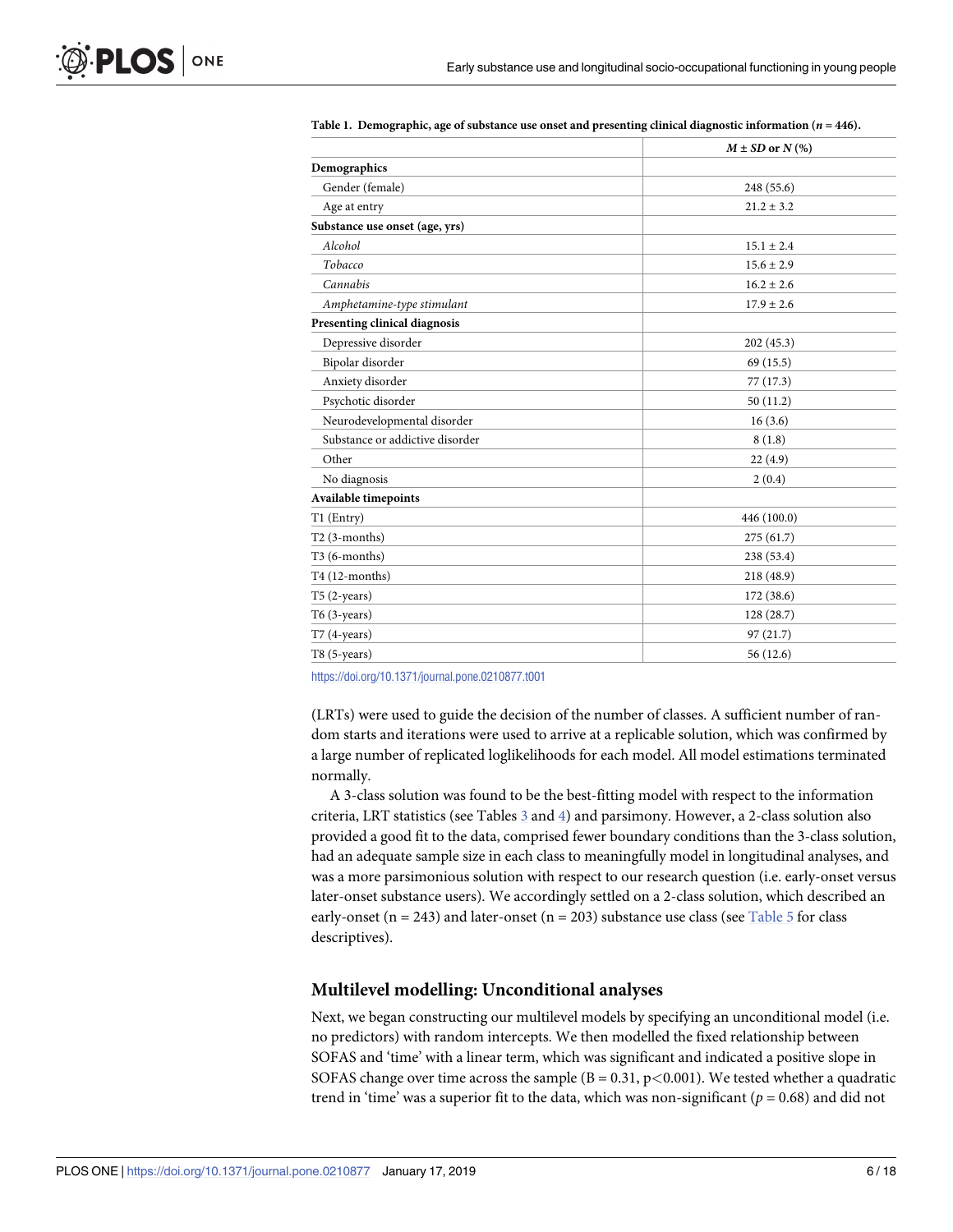<span id="page-7-0"></span>

|                     | Final timepoint with available data for each participant |                              |                  |                         |                  |                  |                  |                  |
|---------------------|----------------------------------------------------------|------------------------------|------------------|-------------------------|------------------|------------------|------------------|------------------|
|                     | T1<br>$(n = 72)$                                         | T <sub>2</sub><br>$(n = 40)$ | T3<br>$(n = 55)$ | <b>T4</b><br>$(n = 65)$ | T5<br>$(n = 63)$ | T6<br>$(n = 46)$ | T7<br>$(n = 49)$ | T8<br>$(n = 56)$ |
| Age at entry        | $22.8 \pm 3.3$                                           | $20.7 \pm 3.2$               | $21.5 \pm 3.1$   | $21.0 \pm 3.3$          | $21.1 \pm 3.3$   | $20.9 \pm 3.3$   | $20.7 \pm 2.6$   | $20.4 \pm 2.6$   |
| Gender (female)     | 33 (46%)                                                 | $20(50\%)$                   | 30(55%)          | 42 (65%)                | 28 (44%)         | 25(54%)          | 34 (69%)         | 35 (63%)         |
| <b>T1 SOFAS</b>     | $59.5 \pm 13.6$                                          | $61.2 \pm 9.7$               | $61.9 \pm 8.7$   | $58.8 \pm 9.2$          | $63.3 \pm 9.0$   | $58.4 \pm 6.7$   | $60.6 \pm 9.0$   | $60.2 \pm 9.0$   |
| T1 Psychotic dx     | 23 (32%)                                                 | 3(8%)                        | 5(9%)            | 4(6%)                   | 5(8%)            | 3(7%)            | 3(6%)            | 4(7%)            |
| T1 ND dx            | 3(4%)                                                    | $4(10\%)$                    | $0(0\%)$         | 2(3%)                   | 2(3%)            | 3(7%)            | 2(4%)            | $0(0\%)$         |
| <b>Alcohol AFU</b>  | $14.9 \pm 2.5$                                           | $15.4 \pm 1.9$               | $15.5 \pm 2.2$   | $15.1 \pm 2.1$          | $15.3 \pm 2.4$   | $14.4 \pm 2.4$   | $15.0 \pm 2.5$   | $15.1 \pm 2.9$   |
| <b>Tobacco AFU</b>  | $15.9 \pm 3.2$                                           | $16.0 \pm 2.3$               | $14.8 \pm 2.8$   | $16.0 \pm 2.6$          | $16.3 \pm 3.3$   | $14.7 \pm 2.5$   | $15.1 \pm 2.7$   | $15.3 \pm 2.7$   |
| <b>Cannabis AFU</b> | $16.3 \pm 3.0$                                           | $16.2 \pm 2.1$               | $16.5 \pm 2.6$   | $16.3 \pm 2.6$          | $16.9 \pm 2.6$   | $15.1 \pm 2.2$   | $15.7 \pm 2.0$   | $16.4 \pm 3.2$   |
| <b>ATS AFU</b>      | $18.1 \pm 2.9$                                           | $17.3 \pm 2.7$               | $18.3 \pm 2.5$   | $17.7 \pm 2.7$          | $18.3 \pm 2.7$   | $17.6 \pm 2.6$   | $17.6 \pm 2.3$   | $17.8 \pm 2.5$   |

#### **[Table](#page-5-0) 2. Baseline demographics of participants lost to follow-up over 5 years (***n* **= 446).**

 $T1$  = service entry;  $T2$  = 3-months;  $T3$  = 6-months;  $T4$  = 1-year;  $T5$  = 2-years;  $T6$  = 3-years;  $T7$  = 4-years;  $T8$  = 5-years; Psychotic dx = psychotic disorder; ND  $dx$  = neurodevelopmental diagnosis;  $ATS$  = amphetamine-type stimulant;  $AFU$  = age of first use

<https://doi.org/10.1371/journal.pone.0210877.t002>

improve model fit (LRT =  $0.17$ ,  $p = 0.68$ ), indicating that a linear trend was appropriate. Next, slopes were randomly varied across participants, which is intuitive in that individuals are likely to be variable in their rate of improvement, decline or stability over time. The random slopes and random intercept model fit the data substantially better than the fixed slopes model  $(LRT = 111.21, p < 0.001)$ . We next determined whether there was autocorrelation in SOFAS scores across timepoints by fitting an autoregressive covariance structure to the data, which improved model fit (LRT = 27.99, *p<*0.001).

#### **Multilevel modelling: Conditional analyses**

We then examined factors that might explain intercept variation. We first entered the presence of a psychotic disorder at presentation to the model, which was significant ( $B = -7.74$ ,  $p$ <sup> $lt$ </sup> $0.001$ ) and improved fit (LRT = 30.77,  $p$ <sup> $lt$ </sup> $0.001$ ). Next, the presence of a neurodevelopmental disorder was added, which was neither significant at our a priori alpha of 0.05 ( $B = -4.19$ ,  $p = 0.07$ ) nor improved fit (LRT = 3.39,  $p = 0.07$ ), and was therefore excluded from further modelling. We then added gender to the model, which was significant (male gender;  $B = -3.34$ ,  $p$ <sup> $lt$ </sup> $0.001$ ) and improved model fit (LRT = 14.97,  $p$ <sup> $lt$ </sup> $0.001$ ), followed by age at each time-point which was non-significant ( $B = -0.01$ ,  $p = 0.92$ ), did not improve fit (LRT = 0.01,  $p = 0.92$ ), and was not included in further modelling. We next added membership in the 'early-onset' latent class (with the 'later-onset' class serving as reference) to the model, which was significant ( $B =$  $-1.65$ ,  $p = 0.05$ ) and improved model fit (LRT = 3.94,  $p = 0.05$ ). There was no significant

|                          | AIC.    | BIC     | Sample-size adjusted BIC | Entropy |
|--------------------------|---------|---------|--------------------------|---------|
| Number of latent classes |         |         |                          |         |
|                          | 6089.80 | 6122.60 | 6097.21                  |         |
|                          | 5842.20 | 5895.50 | 5854.25                  | 0.62    |
|                          | 5707.71 | 5781.52 | 5724.40                  | 0.71    |
|                          | 5633.35 | 5727.66 | 5654.67                  | 0.72    |
|                          | 5583.08 | 5697.89 | 5609.03                  | 0.75    |

#### **[Table](#page-6-0) 3. Information criteria for 1–5 latent class estimations.**

AIC = Akaike Information Criterion; BIC = Bayesian Information Criterion

<https://doi.org/10.1371/journal.pone.0210877.t003>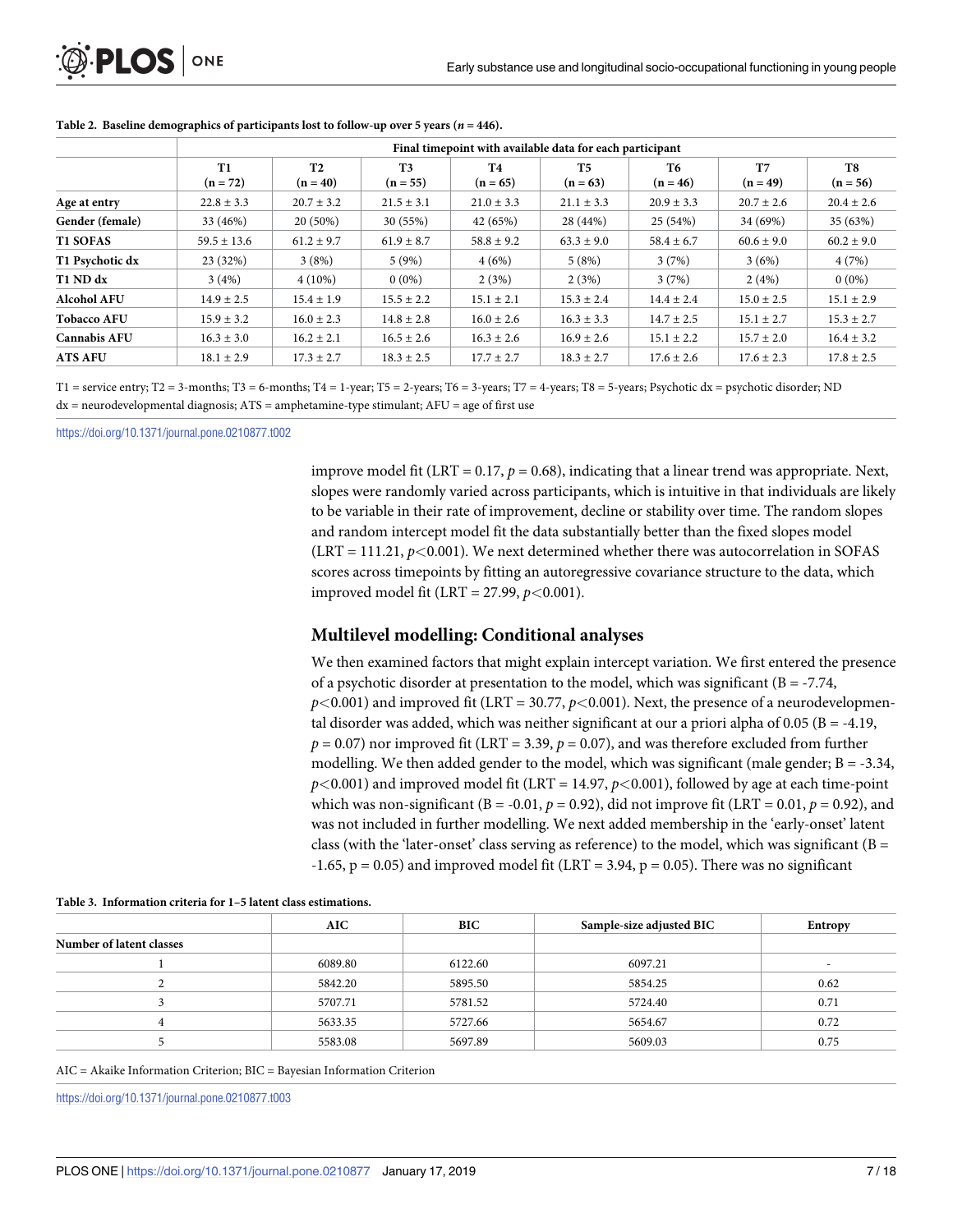|                             | Parametric boostrapped likelihood ratio test (2 times the Loglikelihood<br>difference) |         |
|-----------------------------|----------------------------------------------------------------------------------------|---------|
| Number of latent<br>classes |                                                                                        |         |
| 2 versus 1                  | 257.60                                                                                 | < 0.001 |
| 3 versus 2                  | 144.49                                                                                 | < 0.001 |
| 4 versus 3                  | 84.36                                                                                  | < 0.001 |
| 5 versus 4                  | 60.27                                                                                  | < 0.001 |

<span id="page-8-0"></span>**[Table](#page-6-0) 4. Model comparisons for 5 latent class estimations using 100 parametric bootstrapped likelihood ratio tests.**

<https://doi.org/10.1371/journal.pone.0210877.t004>

interaction between membership in the early-onset class and having a psychotic disorder  $(B =$  $-1.24$ ,  $p = 0.65$ ).

Finally, we tested whether statistical interactions between predictor variables would be associated with variability in the rate of SOFAS change over time (i.e. slope). We observed a trend towards a significant 'time' by gender interaction (male gender;  $B = 0.44$ ,  $p = 0.06$ ), and a trend toward improved model fit (LRT = 3.51,  $p = 0.06$ ), which would indicate that males had a greater rate of SOFAS improvement over time than females. There were no significant interactions between 'time' and the 'early-onset' latent class ( $B = -0.17$ ,  $p = 0.46$ ) or 'time' and psychotic disorder ( $B = 0.61$ ,  $p = 0.17$ ). Final model coefficients are presented in [Table](#page-9-0) 6, and fitted models are plotted in [Fig](#page-10-0) 1.

#### **Discussion**

Functional impairment is common and often pervasive in young people with mental health problems [\[31\]](#page-14-0) and identification of factors predictive of longitudinal functioning is warranted in order to inform clinical prognosis and facilitate treatment selection. The present study sought to explore several candidate predictive factors of functioning at service entry and over time in contact with clinical services, observing that: i) membership in a latent class of earlyonset substance users was associated with lower functioning at service entry and 3-, 12- and 48-months later (see [Fig](#page-10-0) 1C); ii) male gender was associated with lower functioning through-out the first 6-months of care and at 2-years after service entry (see [Fig](#page-10-0) 1A); and iii) a psychotic disorder at service entry was associated with lower functioning throughout the first 3-months in care (see [Fig](#page-10-0) 1B). Against expectations, neither age nor having a neurodevelopmental disorder were associated with poorer functioning.

|                                  | Latent class 1<br>Early-onset<br>$(n = 243)$ | Latent class 2<br>Later-onset<br>$(n = 203)$ |
|----------------------------------|----------------------------------------------|----------------------------------------------|
|                                  |                                              | $M \pm SD$ or $N$ (%)                        |
| Age at entry                     | $21.1 \pm 3.3$                               | $21.4 \pm 3.1$                               |
| Gender (female)                  | 129 (53%)                                    | 119 (59%)                                    |
| Substance use onset (age, years) |                                              |                                              |
| Alcohol                          | $13.6 \pm 1.9$                               | $16.9 \pm 1.5$                               |
| Tobacco                          | $14.0 \pm 1.8$                               | $18.3 \pm 2.2$                               |
| Cannabis                         | $15.0 \pm 1.9$                               | $18.7 \pm 2.2$                               |
| Amphetamine-type stimulant       | $17.0 \pm 2.3$                               | $20.1 \pm 2.0$                               |

<https://doi.org/10.1371/journal.pone.0210877.t005>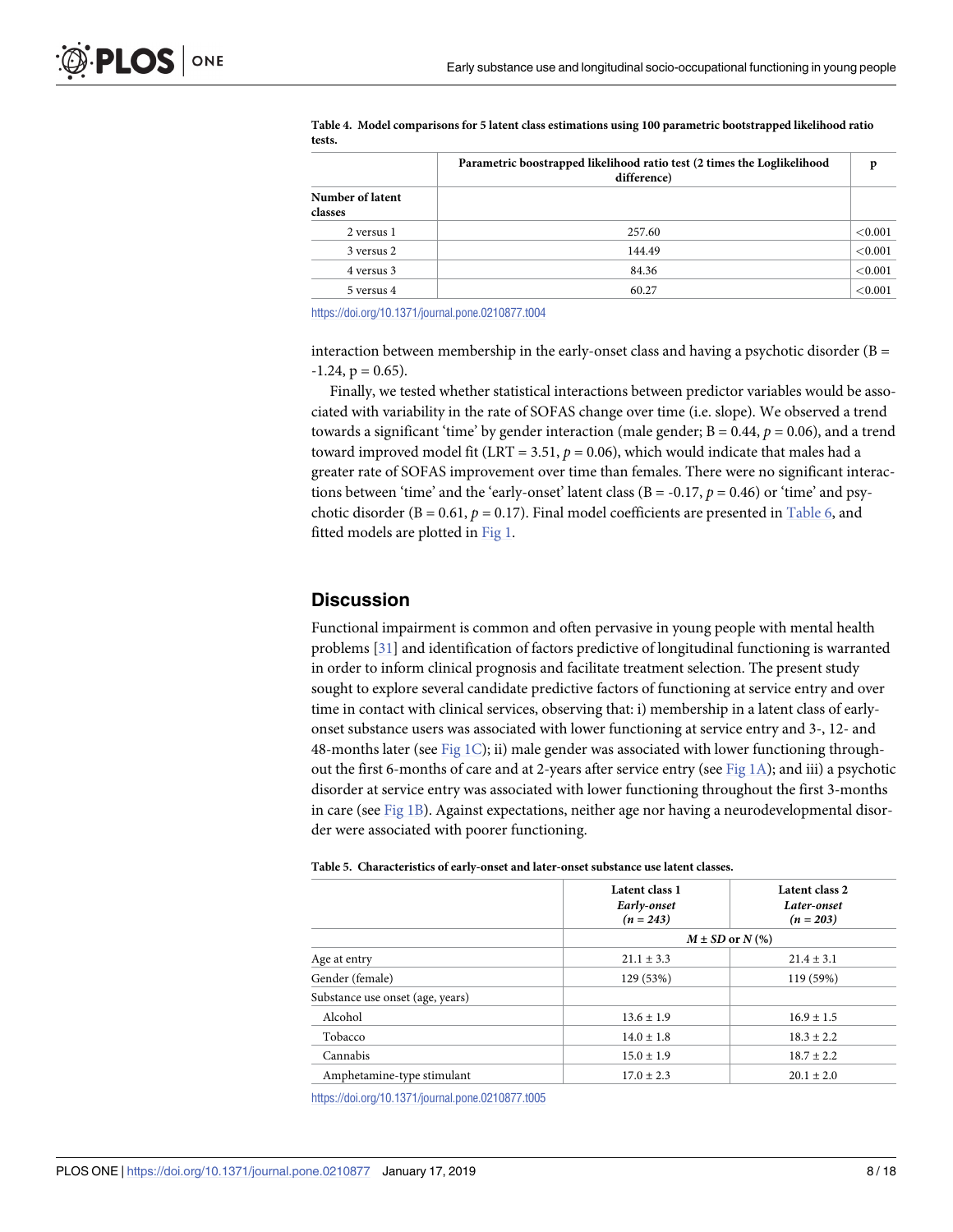| Predictor                  | Model                                        |         |         |  |
|----------------------------|----------------------------------------------|---------|---------|--|
| <b>Fixed effects</b>       | Coefficients (95% CI)                        | t       | p       |  |
| Intercept                  | 63.67 (62.26, 65.07) ***                     | 89.01   | < 0.001 |  |
| Time                       | $0.13$ (-0.16, 0.42)                         | 0.88    | .378    |  |
| Psychotic disorder         | $-6.41$ ( $-9.12$ , $-3.70$ ) <sup>***</sup> | $-4.64$ | < 0.001 |  |
| Gender (male)              | $-3.69$ ( $-5.42$ , $-1.96$ ) ***            | $-4.18$ | < 0.001 |  |
| 'Early-onset' class        | $-1.66$ ( $-3.28$ , $-0.03$ ) <sup>*</sup>   | $-2.00$ | .046    |  |
| <b>Interactions</b>        |                                              |         |         |  |
| Time x Gender              | $0.44$ ( $-0.02, 0.89$ )                     | 1.88    | .061    |  |
| <b>Random</b> effects      | <b>SD</b>                                    |         |         |  |
| Intercept                  | 7.29                                         |         |         |  |
| Time                       | 1.17                                         |         |         |  |
| Residual                   | 5.85                                         |         |         |  |
| <b>Deviance statistics</b> |                                              |         |         |  |
| AIC                        | 11092.95                                     |         |         |  |
| <b>BIC</b>                 | 11152.27                                     |         |         |  |
| logLik                     | $-5535.47$                                   |         |         |  |

<span id="page-9-0"></span>

|  | Table 6. Final linear multilevel model $(n = 446)$ . |  |  |  |
|--|------------------------------------------------------|--|--|--|
|--|------------------------------------------------------|--|--|--|

� p*<*0.05

�� p*<*0.01

��� p*<*0.001

AIC = Akaike Information Criterion; BIC = Bayesian Information Criterion; logLik = loglikelihood

<https://doi.org/10.1371/journal.pone.0210877.t006>

Our finding of poorer functioning among early-onset substance users may have several explanations. First, it is possible that early- and later-onset substance users may be neurocognitively or neurobiologically distinct, with differences mapping onto differential capacities for functioning. While a number of preclinical and human studies have revealed neurocognitive and neurobiological changes associated with heavy alcohol use during adolescence [\[66](#page-15-0)[–69\]](#page-16-0), few have investigated the effects of age of initiation. One recent preliminary study however reported associations between poorer processing speed and visual attention with earlier age of first drink, and poorer cognitive inhibition and working memory with earlier age of weekly drinking onset [\[70\]](#page-16-0). Importantly, these effects were robust to controlling for baseline neurocognition, severity of substance use and several family and social environment factors [[70](#page-16-0)]. With respect to tobacco, a number of preclinical and human studies have suggested a neurotoxic effect of early exposure to nicotine (during adolescence) on brain and neurocognitive development [\[71–73\]](#page-16-0). Work in animal models has demonstrated long-lasting deficits in attention following administration of nicotine during adolescence [\[74\]](#page-16-0), with lasting synaptic changes to dopaminergic and glutamatergic signalling in prefrontal cortex thought to represent two mechanisms underpinning attentional deficits [[74](#page-16-0), [75](#page-16-0)]. In humans, earlier initiation of tobacco smoking has been associated with deficits in response inhibition [\[76\]](#page-16-0), sustained attention [[76](#page-16-0)], and working memory [[71](#page-16-0)]. Likewise, earlier use of cannabis during adolescence has been associated with poorer performance on a number of cognitive tasks indexing decision-making [\[77\]](#page-16-0), verbal IQ [[78](#page-16-0)], impulsivity [\[79\]](#page-16-0), executive functions [\[80,](#page-16-0) [81\]](#page-16-0) and memory [\[82\]](#page-16-0), with suggestions that cannabis use during adolescence may perturb developmental processes such as white matter development and synaptic pruning [\[83\]](#page-16-0). Importantly, many of these studies are cross-sectional and collect retrospective age of onset data, and there is a need for prospective and longitudinal studies tracking adolescents before and after initiation of substance use to clarify the links between brain health and adolescent substance use [[84](#page-16-0), [85\]](#page-16-0). An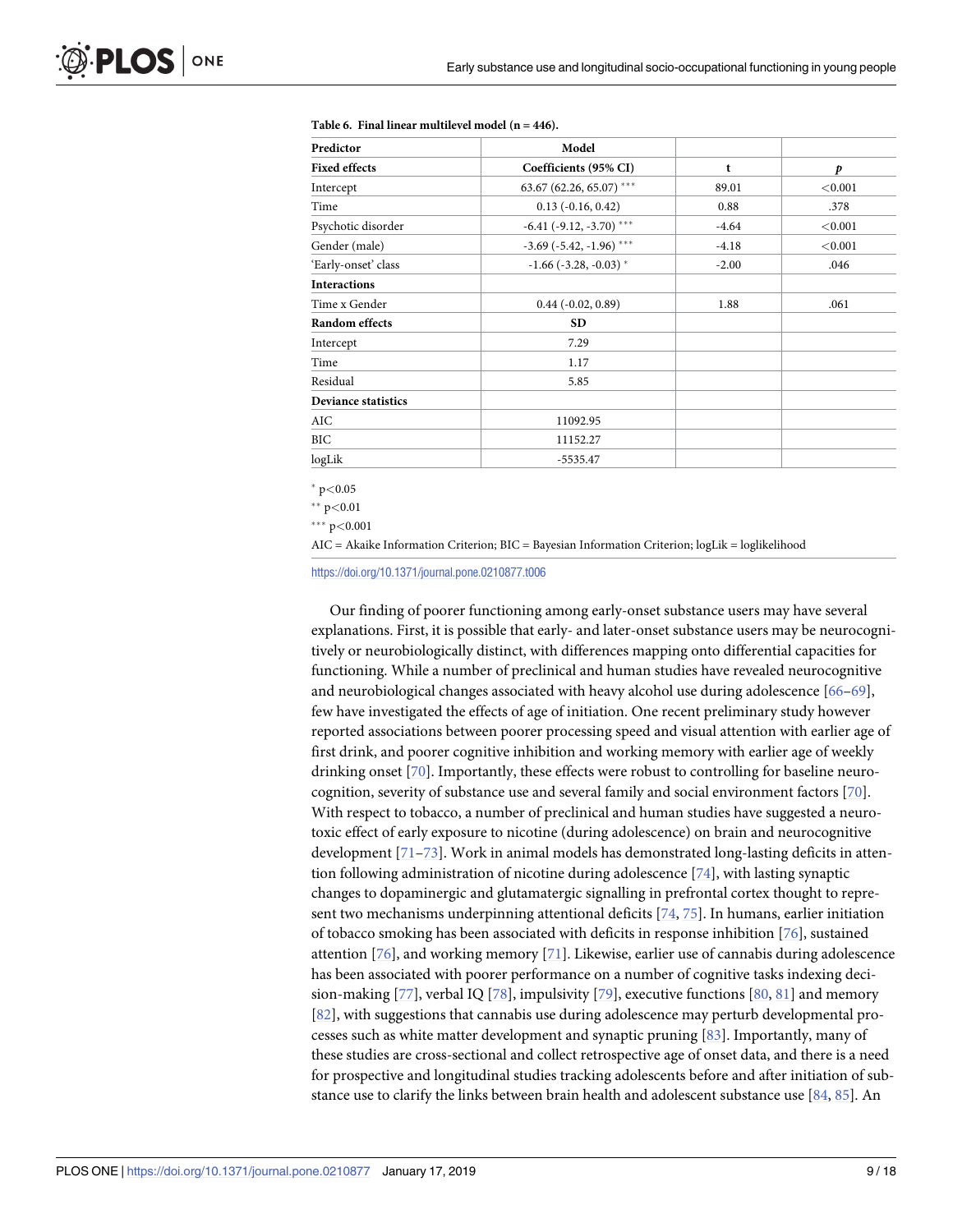<span id="page-10-0"></span>

[Fig](#page-8-0) 1. Observed data (± SE) and linear model fits for socio-occupational functioning (SOFAS) over 5-years in 446 young people with common mental disorders. Note: filled circles = mean observed data; bars = standard error; lines = fitted model.

<https://doi.org/10.1371/journal.pone.0210877.g001>

alternative explanation may be that antecedent factors preceding substance use initiation may differentiate early- and later-onset users, which may signal shared liability for both early substance involvement and socio-occupational problems. For instance, Ellickson and colleagues [\[38\]](#page-14-0) observed in a school-based cohort that early-onset and experimental drinkers were more likely than non-drinkers to have academic problems in school and employment problems in early adulthood, suggesting that early drinkers may not 'mature' out of problematic antecedent lifestyles that may represent shared risk for early and later difficulties. Other antecedent factors may include: i) early-onset mental health problems [[86](#page-17-0)–[88\]](#page-17-0); ii) socio-economic and familylevel factors, including disrupted family structures, substance-misusing parents and siblings, social disadvantage, trauma-exposure, and poor parental monitoring and parent-child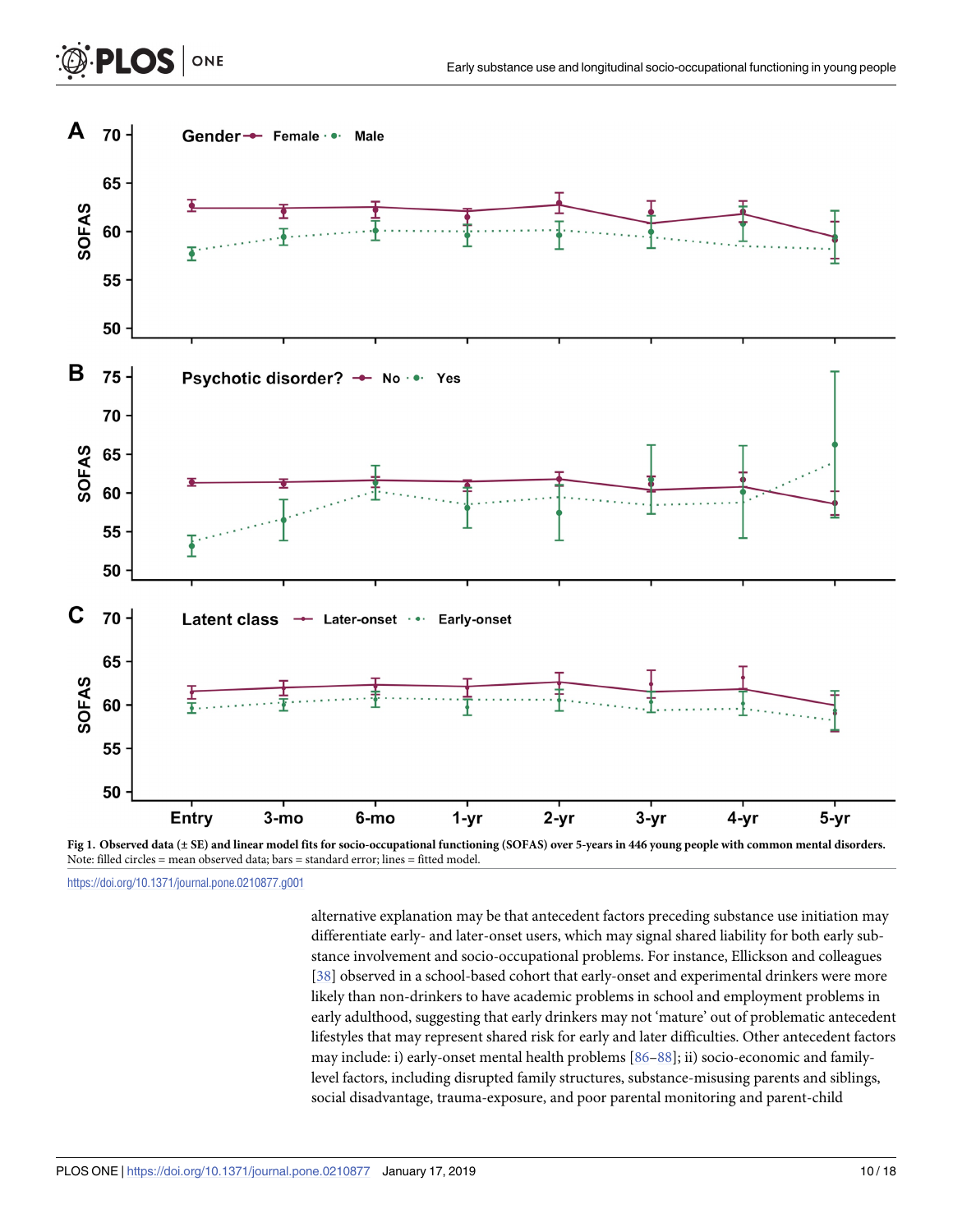<span id="page-11-0"></span>relationships [[37](#page-14-0), [89](#page-17-0)–[94](#page-17-0)]; or iii) personality and behavioral factors, such as male gender, teacher-reported aggressive behaviour, conduct symptoms, positive alcohol expectancies, and reward-related personality traits [\[37,](#page-14-0) [95–99\]](#page-17-0). On balance, early-onset substance use may represent an associative (rather than causal) marker for the above confounding factors which may in turn increase risk for functional problems.

Based on a putative typology of adolescent-onset mental disorders [[54](#page-15-0)], we hypothesised that early substance users who also had a neurodevelopmental or psychotic disorder (i.e. a *developmental-psychosis* trajectory) would be at risk of poorer outcome. While main effects of early-onset substance use and psychotic disorder on functioning were evident, we did not observe a statistical interaction between them. Nevertheless, the clustering of male gender, early-onset substance use and psychosis with poor functioning is congruent with this putative typology [\[54\]](#page-15-0), and warrants further examination with modelling of larger samples enriched with these factors.

Finally, male gender was associated with lower functioning across the first 6-months of care and at 2-years [\(Fig](#page-10-0) 1A). This dovetails with the wider literature and may result from greater impairment prior to illness-onset or help-seeking due to other risk factors (e.g. neurodevelopmental or cognitive risk factors more common in boys), delayed help-seeking behaviour associated with poor health literacy [[100\]](#page-17-0), or the lack of development of suitable healthcare environments engaging to young men [\[101\]](#page-17-0).

There are several limitations and potential sources of bias in this study. First, the SOFAS indexes both social and occupational functioning within one scale, which while useful in characterising the 'gestalt' of the individual's circumstances may also obfuscate specific strengths and weaknesses. Second, age of first substance use was self-reported and may suffer from recall bias or related inaccuracies. Moreover, our sample was biased toward young people engaged in help-seeking behaviour and may not be generalizable to individuals who do not seek help or enter clinical services due to poor insight, low support, or other factors. Finally, loss to followup within this subset of the wider cohort may have biased model estimates. However, characteristics presented in [Table](#page-7-0) 2 suggest no substantial differences in T1 SOFAS, gender distribution or T1 age across participants with differing final timepoints with available data. With these limitations in mind, we recommend replication in a similar youth mental health cohort.

In sum, our work highlights a substantial need for enhanced socio-occupational intervention and assistance in young people with mental ill-health, especially as early disengagement may herald protracted problems. In a subset of our larger cohort, we show that early-onset substance use is associated with poorer functioning at service entry and at several time-points throughout care, highlighting an at-risk group which may benefit from additional social and occupational treatment and support (e.g. Individual Placement and Support, Social Recovery Therapy [\[102](#page-17-0), [103\]](#page-18-0)).

### **Supporting information**

**S1 [Fig](http://www.plosone.org/article/fetchSingleRepresentation.action?uri=info:doi/10.1371/journal.pone.0210877.s001). Participant flow diagram.** (TIF)

**S1 [File.](http://www.plosone.org/article/fetchSingleRepresentation.action?uri=info:doi/10.1371/journal.pone.0210877.s002) Study data.** (CSV)

### **Acknowledgments**

The authors graciously thank the young people who gave up their time to participate in this study.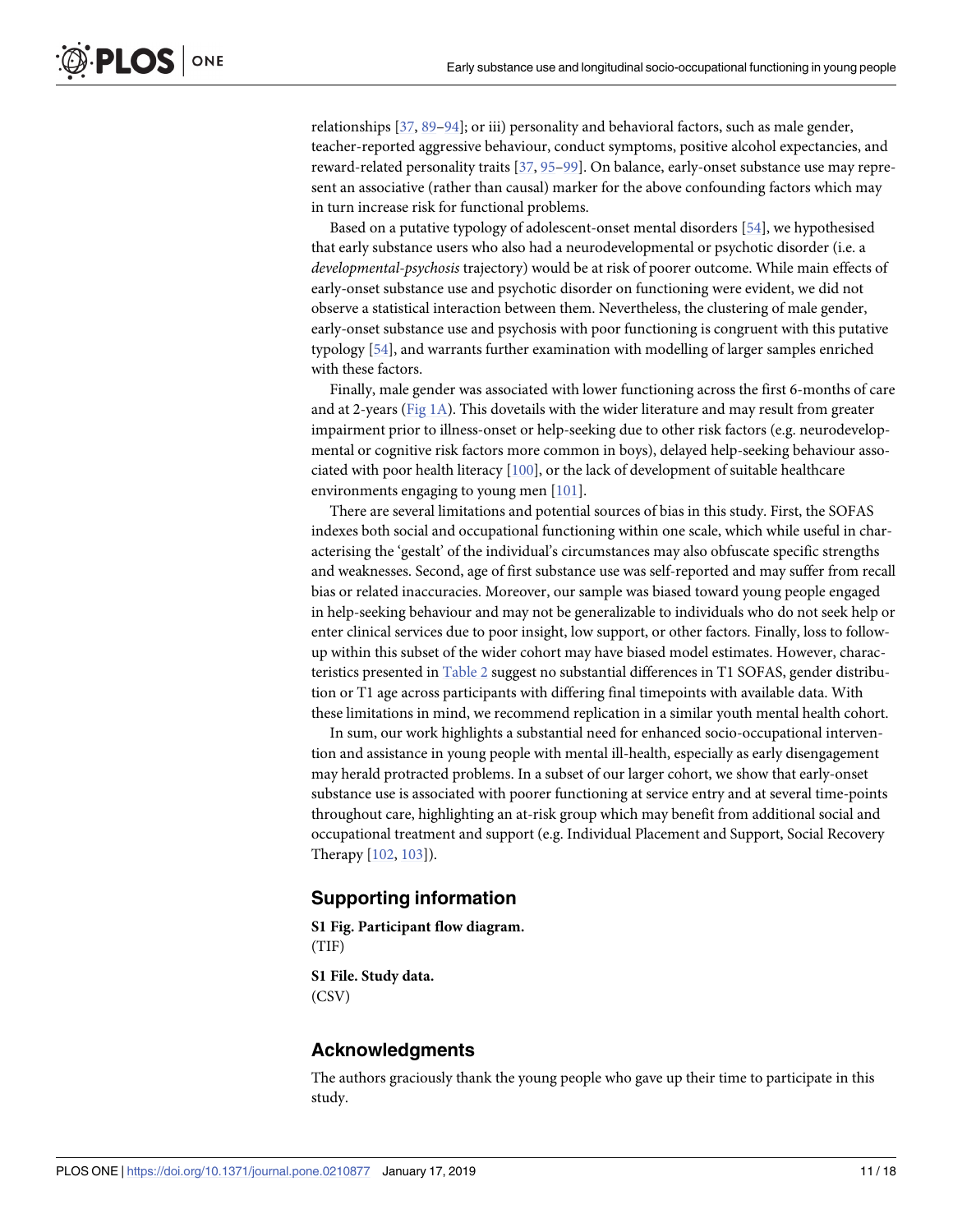#### <span id="page-12-0"></span>**Author Contributions**

**Conceptualization:** Jacob J. Crouse, Frank Iorfino, Daniel F. Hermens, Ian B. Hickie.

- **Data curation:** Frank Iorfino, Django White, Alissa Nichles, Natalia Zmicerevska, Adam J. Guastella, Daniel F. Hermens, Elizabeth M. Scott, Ian B. Hickie.
- **Formal analysis:** Jacob J. Crouse, Kate M. Chitty.
- **Funding acquisition:** Daniel F. Hermens, Ian B. Hickie.
- **Investigation:** Alissa Nichles, Natalia Zmicerevska, Adam J. Guastella, Daniel F. Hermens, Elizabeth M. Scott, Ian B. Hickie.
- **Methodology:** Jacob J. Crouse, Kate M. Chitty, Frank Iorfino, Django White, Ahmed A. Moustafa, Daniel F. Hermens, Elizabeth M. Scott, Ian B. Hickie.
- **Project administration:** Django White, Alissa Nichles, Natalia Zmicerevska, Daniel F. Hermens, Ian B. Hickie.

**Software:** Jacob J. Crouse.

**Supervision:** Kate M. Chitty, Ahmed A. Moustafa, Daniel F. Hermens, Ian B. Hickie.

**Visualization:** Jacob J. Crouse.

**Writing – original draft:** Jacob J. Crouse.

**Writing – review & editing:** Jacob J. Crouse, Kate M. Chitty, Frank Iorfino, Django White, Alissa Nichles, Natalia Zmicerevska, Adam J. Guastella, Ahmed A. Moustafa, Daniel F. Hermens, Elizabeth M. Scott, Ian B. Hickie.

#### **References**

- **[1.](#page-2-0)** Kessler RC, Foster CL, Saunders WB, Stang PE. Social consequences of psychiatric disorders, I: Educational attainment. The American Journal of Psychiatry. 1995; 152(7):1026–32. Epub 1995/07/ 01. <https://doi.org/10.1176/ajp.152.7.1026> PMID: [7793438](http://www.ncbi.nlm.nih.gov/pubmed/7793438).
- **[2.](#page-2-0)** Egan M, Daly M, Delaney L. Adolescent psychological distress, unemployment, and the Great Recession: Evidence from the National Longitudinal Study of Youth 1997. Social Science & Medicine. 2016; 156:98–105. Epub 2016/03/29. <https://doi.org/10.1016/j.socscimed.2016.03.013> PMID: [27019144.](http://www.ncbi.nlm.nih.gov/pubmed/27019144)
- **[3.](#page-2-0)** Fergusson DM, Boden JM, Horwood LJ. Recurrence of major depression in adolescence and early adulthood, and later mental health, educational and economic outcomes. The British Journal of Psychiatry. 2007; 191:335–42. Epub 2007/10/02. <https://doi.org/10.1192/bjp.bp.107.036079> PMID: [17906244.](http://www.ncbi.nlm.nih.gov/pubmed/17906244)
- **[4.](#page-2-0)** Gore FM, Bloem PJ, Patton GC, Ferguson J, Joseph V, Coffey C, et al. Global burden of disease in young people aged 10–24 years: a systematic analysis. Lancet. 2011; 377(9783):2093–102. Epub 2011/06/10. [https://doi.org/10.1016/S0140-6736\(11\)60512-6](https://doi.org/10.1016/S0140-6736(11)60512-6) PMID: [21652063.](http://www.ncbi.nlm.nih.gov/pubmed/21652063)
- **[5.](#page-2-0)** Whiteford HA, Ferrari AJ, Degenhardt L, Feigin V, Vos T. The global burden of mental, neurological and substance use disorders: an analysis from the Global Burden of Disease Study 2010. PLoS One. 2015; 10(2):e0116820. Epub 2015/02/07. <https://doi.org/10.1371/journal.pone.0116820> PMID: [25658103;](http://www.ncbi.nlm.nih.gov/pubmed/25658103) PubMed Central PMCID: PMCPMC4320057.
- **[6.](#page-2-0)** Paus T. Mapping brain maturation and cognitive development during adolescence. Trends in Cognitive Sciences. 2005; 9(2):60–8. Epub 2005/01/26. <https://doi.org/10.1016/j.tics.2004.12.008> PMID: [15668098.](http://www.ncbi.nlm.nih.gov/pubmed/15668098)
- **7.** Blakemore SJ. The social brain in adolescence. Nature Reviews Neuroscience. 2008; 9(4):267–77. Epub 2008/03/21. <https://doi.org/10.1038/nrn2353> PMID: [18354399](http://www.ncbi.nlm.nih.gov/pubmed/18354399).
- **8.** Kessler RC, Amminger GP, Aguilar-Gaxiola S, Alonso J, Lee S, Ustun TB. Age of onset of mental disorders: a review of recent literature. Current Opinion in Psychiatry. 2007; 20(4):359–64. Epub 2007/ 06/07. <https://doi.org/10.1097/YCO.0b013e32816ebc8c> PMID: [17551351;](http://www.ncbi.nlm.nih.gov/pubmed/17551351) PubMed Central PMCID: PMCPMC1925038.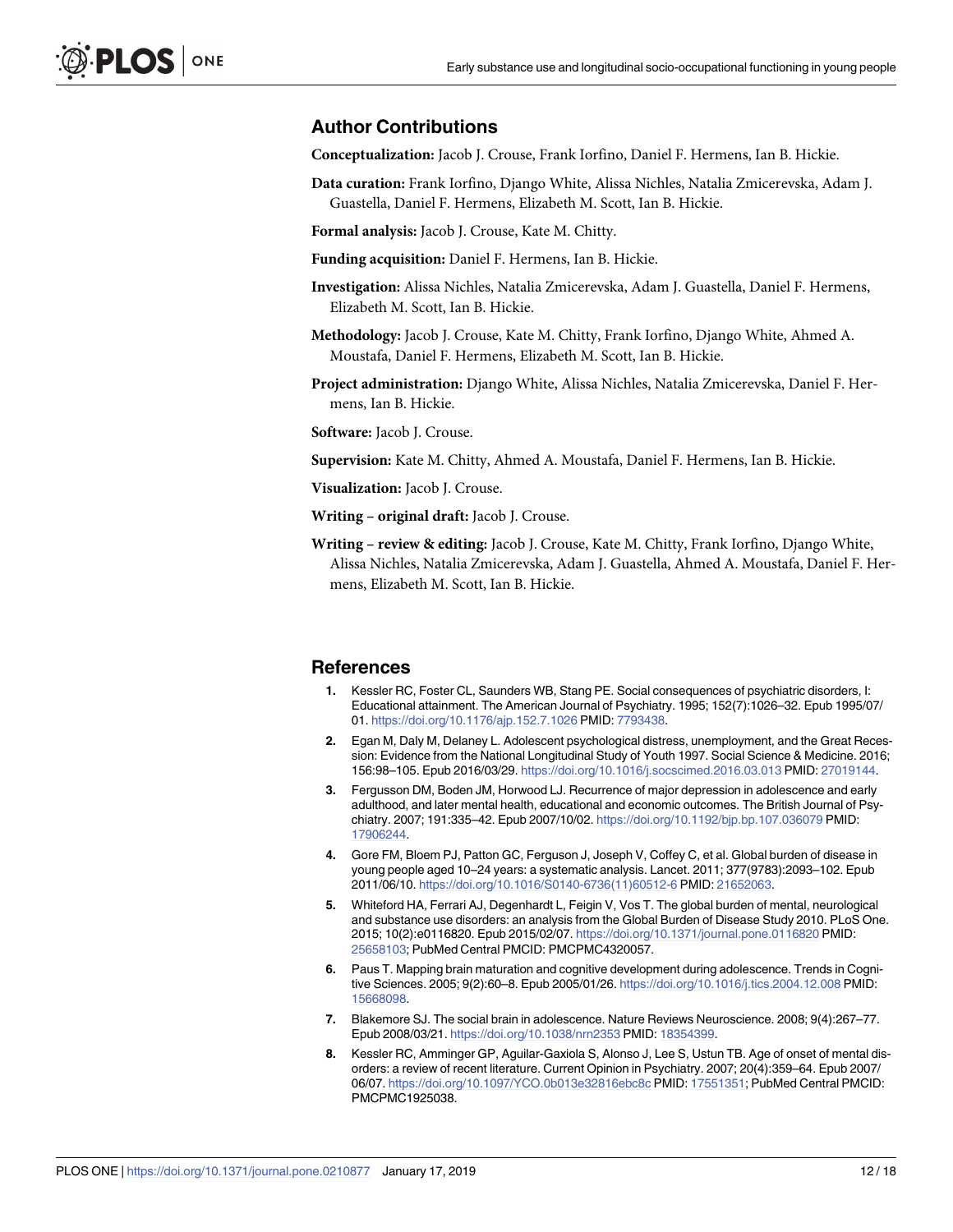- <span id="page-13-0"></span>**[9.](#page-2-0)** Patel V, Flisher AJ, Hetrick S, McGorry P. Mental health of young people: a global public-health challenge. Lancet. 2007; 369(9569):1302–13. Epub 2007/04/17. [https://doi.org/10.1016/S0140-6736\(07\)](https://doi.org/10.1016/S0140-6736(07)60368-7) [60368-7](https://doi.org/10.1016/S0140-6736(07)60368-7) PMID: [17434406](http://www.ncbi.nlm.nih.gov/pubmed/17434406).
- **[10.](#page-2-0)** Fergusson DM, Horwood LJ, Lynskey MT. The effects of unemployment on psychiatric illness during young adulthood. Psychological Medicine. 1997; 27(2):371–81. Epub 1997/03/01. PMID: [9089830](http://www.ncbi.nlm.nih.gov/pubmed/9089830).
- **11.** Gibb SJ, Fergusson DM, Horwood LJ. Burden of psychiatric disorder in young adulthood and life outcomes at age 30. The British Journal of Psychiatry. 2010; 197(2):122–7. Epub 2010/08/04. [https://doi.](https://doi.org/10.1192/bjp.bp.109.076570) [org/10.1192/bjp.bp.109.076570](https://doi.org/10.1192/bjp.bp.109.076570) PMID: [20679264.](http://www.ncbi.nlm.nih.gov/pubmed/20679264)
- **12.** Morrell S, Taylor R, Quine S, Kerr C, Western J. A cohort study of unemployment as a cause of psychological disturbance in Australian youth. Social Science & Medicine. 1994; 38(11):1553–64. Epub 1994/06/01. PMID: [8036535.](http://www.ncbi.nlm.nih.gov/pubmed/8036535)
- **13.** Egan M, Daly M, Delaney L. Childhood psychological distress and youth unemployment: evidence from two British cohort studies. Social Science & Medicine. 2015; 124:11–7. Epub 2014/12/03. [https://](https://doi.org/10.1016/j.socscimed.2014.11.023) [doi.org/10.1016/j.socscimed.2014.11.023](https://doi.org/10.1016/j.socscimed.2014.11.023) PMID: [25461857](http://www.ncbi.nlm.nih.gov/pubmed/25461857).
- **14.** Goodman A, Joyce R, Smith JP. The long shadow cast by childhood physical and mental problems on adult life. Proceedings of the National Academy of Sciences of the United States of America. 2011; 108(15):6032–7. Epub 2011/03/28. <https://doi.org/10.1073/pnas.1016970108> PMID: [21444801.](http://www.ncbi.nlm.nih.gov/pubmed/21444801)
- **15.** Lundborg P, Nilsson A, Rooth D. Early life health and adult earnings: Evidence from a large sample of sibling pairs and twins. IZA Dicussion Papers 5804, Institute for the Study of Labor (IZA. 2011).
- **16.** Banks MH, Jackson PR. Unemployment and risk of minor psychiatric disorder in young people: crosssectional and longitudinal evidence. Psychological Medicine. 1982; 12(4):789–98. Epub 1982/11/01. PMID: [6984196](http://www.ncbi.nlm.nih.gov/pubmed/6984196).
- **17.** Paul KI, Moser K. Unemployment impairs mental health: Meta-analyses. Journal of Vocational Behavior. 2009; 74(3):264–82. <https://doi.org/10.1016/j.jvb.2009.01.001>.
- **18.** Rodwell L, Romaniuk H, Nilsen W, Carlin JB, Lee KJ, Patton GC. Adolescent mental health and behavioural predictors of being NEET: a prospective study of young adults not in employment, education, or training. Psychological Medicine. 2018; 48(5):861–71. Epub 2017/09/07. [https://doi.org/10.1017/](https://doi.org/10.1017/S0033291717002434) [S0033291717002434](https://doi.org/10.1017/S0033291717002434) PMID: [28874224](http://www.ncbi.nlm.nih.gov/pubmed/28874224).
- **[19.](#page-2-0)** Power E, Clarke M, Kelleher I, Coughlan H, Lynch F, Connor D, et al. The association between economic inactivity and mental health among young people: a longitudinal study of young adults who are not in employment, education or training. Irish Journal of Psychological Medicine. 2015; 32(1):155–60. Epub 2015/03/01. <https://doi.org/10.1017/ipm.2014.85> PMID: [30185278](http://www.ncbi.nlm.nih.gov/pubmed/30185278).
- **[20.](#page-2-0)** Lin A, Wood SJ, Yung AR. Measuring psychosocial outcome is good. Current Opinion in Psychiatry. 2013; 26(2):138–43. Epub 2013/01/16. <https://doi.org/10.1097/YCO.0b013e32835d82aa> PMID: [23318660.](http://www.ncbi.nlm.nih.gov/pubmed/23318660)
- **[21.](#page-2-0)** Juckel G, Morosini PL. The new approach: psychosocial functioning as a necessary outcome criterion for therapeutic success in schizophrenia. Current Opinion in Psychiatry. 2008; 21(6):630–9. Epub 2008/10/15. <https://doi.org/10.1097/YCO.0b013e328314e144> PMID: [18852573](http://www.ncbi.nlm.nih.gov/pubmed/18852573).
- **[22.](#page-2-0)** Morgan VA, Waterreus A, Carr V, Castle D, Cohen M, Harvey C, et al. Responding to challenges for people with psychotic illness: Updated evidence from the Survey of High Impact Psychosis. The Australian and New Zealand Journal of Psychiatry. 2017; 51(2):124–40. Epub 2016/12/04. [https://doi.org/](https://doi.org/10.1177/0004867416679738) [10.1177/0004867416679738](https://doi.org/10.1177/0004867416679738) PMID: [27913580.](http://www.ncbi.nlm.nih.gov/pubmed/27913580)
- **[23.](#page-2-0)** Alvarez-Jimenez M, Gleeson JF, Henry LP, Harrigan SM, Harris MG, Killackey E, et al. Road to full recovery: longitudinal relationship between symptomatic remission and psychosocial recovery in firstepisode psychosis over 7.5 years. Psychological Medicine. 2012; 42(3):595–606. Epub 2011/08/23. <https://doi.org/10.1017/S0033291711001504> PMID: [21854682.](http://www.ncbi.nlm.nih.gov/pubmed/21854682)
- **[24.](#page-2-0)** Tandberg M, Ueland T, Sundet K, Haahr U, Joa I, Johannessen JO, et al. Neurocognition and occupational functioning in patients with first-episode psychosis: a 2-year follow-up study. Psychiatry Research. 2011; 188(3):334–42. Epub 2011/05/18. <https://doi.org/10.1016/j.psychres.2011.04.021> PMID: [21575993.](http://www.ncbi.nlm.nih.gov/pubmed/21575993)
- **[25.](#page-2-0)** Hamilton BA, Naismith SL, Scott EM, Purcell S, Hickie IB. Disability is already pronounced in young people with early stages of affective disorders: data from an early intervention service. Journal of Affective Disorders. 2011; 131(1–3):84–91. Epub 2010/11/30. [https://doi.org/10.1016/j.jad.2010.10.](https://doi.org/10.1016/j.jad.2010.10.052) [052](https://doi.org/10.1016/j.jad.2010.10.052) PMID: [21112640.](http://www.ncbi.nlm.nih.gov/pubmed/21112640)
- **26.** Scott EM, Hermens DF, Naismith SL, Guastella AJ, White D, Whitwell BG, et al. Distress and disability in young adults presenting to clinical services with mood disorders. International Journal of Bipolar Disorders. 2013; 1:23. Epub 2013/01/01. <https://doi.org/10.1186/2194-7511-1-23> PMID: [25505687](http://www.ncbi.nlm.nih.gov/pubmed/25505687); PubMed Central PMCID: PMCPMC4230434.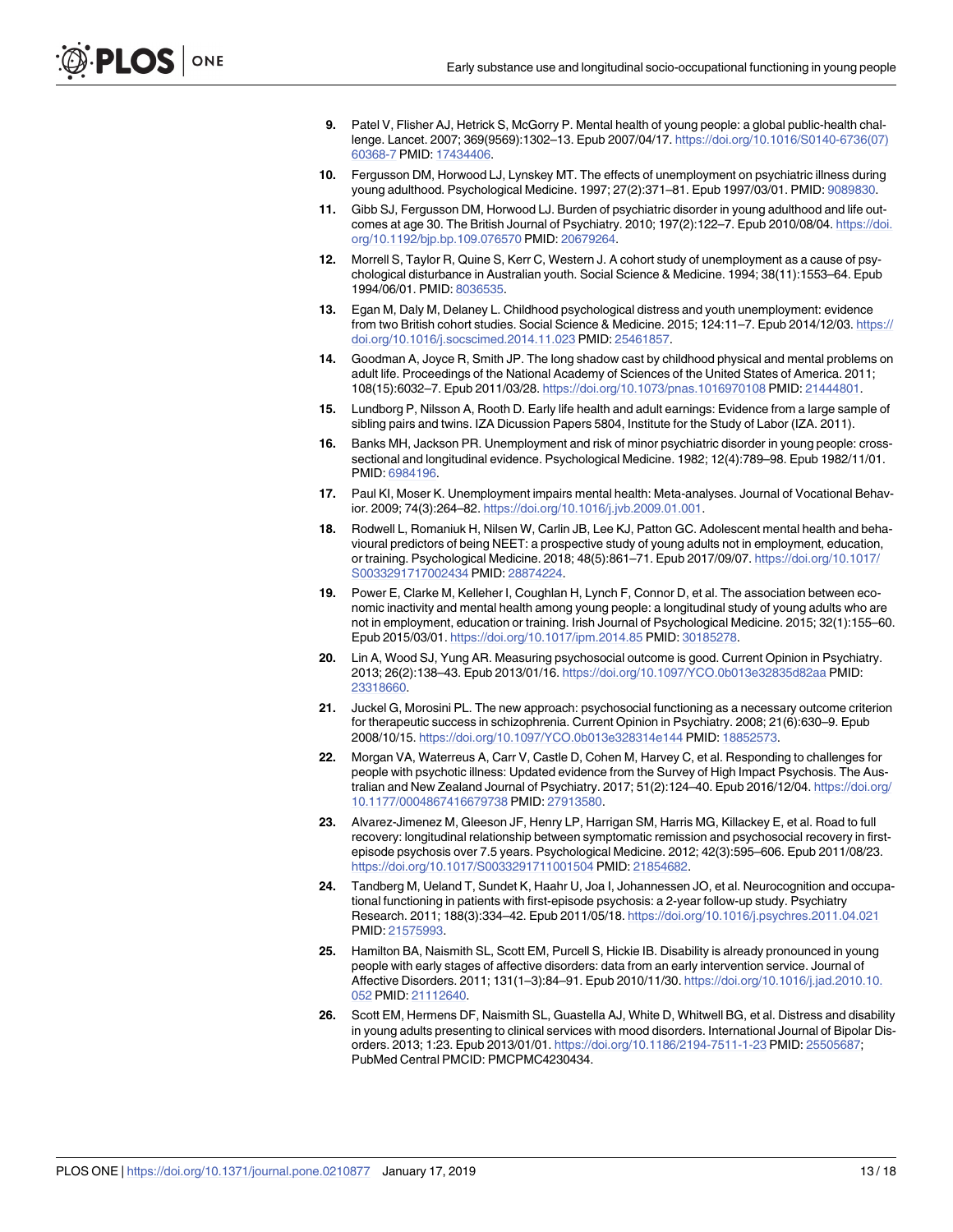- <span id="page-14-0"></span>**[27.](#page-2-0)** Scott J, Scott EM, Hermens DF, Naismith SL, Guastella AJ, White D, et al. Functional impairment in adolescents and young adults with emerging mood disorders. The British Journal of Psychiatry. 2014; 205(5):362–8. Epub 2014/09/13. <https://doi.org/10.1192/bjp.bp.113.134262> PMID: [25213156](http://www.ncbi.nlm.nih.gov/pubmed/25213156).
- **[28.](#page-2-0)** Cotton SM, Lambert M, Schimmelmann BG, Filia K, Rayner V, Hides L, et al. Predictors of functional status at service entry and discharge among young people with first episode psychosis. Social Psychiatry and Psychiatric Epidemiology. 2017; 52(5):575–85. Epub 2017/02/25. [https://doi.org/10.1007/](https://doi.org/10.1007/s00127-017-1358-0) [s00127-017-1358-0](https://doi.org/10.1007/s00127-017-1358-0) PMID: [28233045.](http://www.ncbi.nlm.nih.gov/pubmed/28233045)
- **29.** Lee RS, Hermens DF, Redoblado-Hodge MA, Naismith SL, Porter MA, Kaur M, et al. Neuropsychological and socio-occupational functioning in young psychiatric outpatients: a longitudinal investigation. PLoS One. 2013; 8(3):e58176. Epub 2013/03/08. <https://doi.org/10.1371/journal.pone.0058176> PMID: [23469268;](http://www.ncbi.nlm.nih.gov/pubmed/23469268) PubMed Central PMCID: PMCPMC3585793.
- **[30.](#page-2-0)** Lee RSC, Hermens DF, Scott J, O'Dea B, Glozier N, Scott EM, et al. A transdiagnostic study of education, employment, and training outcomes in young people with mental illness. Psychological Medicine. 2017; 47(12):2061–70. Epub 2017/04/11. <https://doi.org/10.1017/S0033291717000484> PMID: [28393749.](http://www.ncbi.nlm.nih.gov/pubmed/28393749)
- **[31.](#page-2-0)** Iorfino F, Hermens DF, Cross S, PM, Zmicerevska N, Nichles A, Badcock C-A, et al. Delineating the trajectories of social and occupational functioning of young people attending early intervention mental health services in Australia: a longitudinal study. BMJ Open. 2018; 8(3). [https://doi.org/10.1136/](https://doi.org/10.1136/bmjopen-2017-020678) [bmjopen-2017-020678](https://doi.org/10.1136/bmjopen-2017-020678) PMID: [29588325](http://www.ncbi.nlm.nih.gov/pubmed/29588325)
- **32.** Lee RSC, Hermens DF, Naismith SL, Lagopoulos J, Jones A, Scott J, et al. Neuropsychological and functional outcomes in recent-onset major depression, bipolar disorder and schizophrenia-spectrum disorders: a longitudinal cohort study. Translational Psychiatry. 2015; 5:e555. Epub 2015/04/29. <https://doi.org/10.1038/tp.2015.50> PMID: [25918992](http://www.ncbi.nlm.nih.gov/pubmed/25918992); PubMed Central PMCID: PMCPMC4462613.
- **33.** Scott EM, Hermens DF, Naismith SL, Guastella AJ, White D, Whitwell BG, et al. Distress and disability in young adults presenting to clinical services with mood disorders. International Journal of Bipolar Disorders. 2013; 1(1):23. <https://doi.org/10.1186/2194-7511-1-23> PMID: [25505687](http://www.ncbi.nlm.nih.gov/pubmed/25505687)
- **[34.](#page-2-0)** Iorfino F, Hermens DF, Cross SP, Zmicerevska N, Nichles A, Groot J, et al. Prior suicide attempts predict worse functioning outcomes in young people attending a mental health service. Journal of Affective disorders. 2018; 238: 563–569. <https://doi.org/10.1016/j.jad.2018.06.032> PMID: [29940520](http://www.ncbi.nlm.nih.gov/pubmed/29940520)
- **[35.](#page-2-0)** DeWit DJ, Adlaf EM, Offord DR, Ogborne AC. Age at first alcohol use: a risk factor for the development of alcohol disorders. The American Journal of Psychiatry. 2000; 157(5):745–50. Epub 2000/04/28. <https://doi.org/10.1176/appi.ajp.157.5.745> PMID: [10784467](http://www.ncbi.nlm.nih.gov/pubmed/10784467).
- **36.** Grant BF, Stinson FS, Harford TC. Age at onset of alcohol use and DSM-IV alcohol abuse and dependence: a 12-year follow-up. J Subst Abuse. 2001; 13(4):493–504. Epub 2002/01/05. PMID: [11775078.](http://www.ncbi.nlm.nih.gov/pubmed/11775078)
- **[37.](#page-11-0)** Newton-Howes G, Boden JM. Relation between age of first drinking and mental health and alcohol and drug disorders in adulthood: evidence from a 35-year cohort study. Addiction. 2016; 111(4):637– 44. Epub 2015/11/15. <https://doi.org/10.1111/add.13230> PMID: [26566814](http://www.ncbi.nlm.nih.gov/pubmed/26566814).
- **[38.](#page-2-0)** Ellickson PL, Tucker JS, Klein DJ. Ten-year prospective study of public health problems associated with early drinking. Pediatrics. 2003; 111(5 Pt 1):949–55. Epub 2003/05/03. PMID: [12728070](http://www.ncbi.nlm.nih.gov/pubmed/12728070).
- **[39.](#page-2-0)** Breslau N, Fenn N, Peterson EL. Early smoking initiation and nicotine dependence in a cohort of young adults. Drug and Alcohol Dependence. 1993; 33(2):129–37. Epub 1993/09/01. PMID: [8261877](http://www.ncbi.nlm.nih.gov/pubmed/8261877).
- **40.** Georgiades K, Boyle MH. Adolescent tobacco and cannabis use: young adult outcomes from the Ontario Child Health Study. Journal of Child Psychology and Psychiatry, and Allied Disciplines. 2007; 48(7):724–31. Epub 2007/06/27. <https://doi.org/10.1111/j.1469-7610.2007.01740.x> PMID: [17593153](http://www.ncbi.nlm.nih.gov/pubmed/17593153).
- **41.** Ellickson P, Bui K, Bell R, McGuigan KA. Does early drug use increase the risk of dropping out of high school? Journal of Drug Issues. 1998; 28(2):357–80. <https://doi.org/10.1177/002204269802800205>
- **42.** Newcomb MD, Abbott RD, Catalano RF, Hawkins JD, Battin-Pearson S, Hill K. Mediational and deviance theories of late high school failure: Process roles of structural strains, academic competence, and general versus specific problem behavior. Journal of Counseling Psychology. 2002; 49(2):172– 86. <https://doi.org/10.1037/0022-0167.49.2.172>
- **43.** Boys A, Farrell M, Taylor C, Marsden J, Goodman R, Brugha T, et al. Psychiatric morbidity and substance use in young people aged 13–15 years: results from the Child and Adolescent Survey of Mental Health. The British Journal of Psychiatry. 2003; 182:509–17. Epub 2003/06/05. PMID: [12777342.](http://www.ncbi.nlm.nih.gov/pubmed/12777342)
- **[44.](#page-2-0)** Upadhyaya HP, Deas D, Brady KT, Kruesi M. Cigarette smoking and psychiatric comorbidity in children and adolescents. Journal of the American Academy of Child and Adolescent Psychiatry. 2002; 41(11):1294–305. Epub 2002/11/01. <https://doi.org/10.1097/00004583-200211000-00010> PMID: [12410071.](http://www.ncbi.nlm.nih.gov/pubmed/12410071)
- **[45.](#page-2-0)** Stefanis NC, Delespaul P, Henquet C, Bakoula C, Stefanis CN, Van Os J. Early adolescent cannabis exposure and positive and negative dimensions of psychosis. Addiction. 2004; 99(10):1333–41. Epub 2004/09/17. <https://doi.org/10.1111/j.1360-0443.2004.00806.x> PMID: [15369572](http://www.ncbi.nlm.nih.gov/pubmed/15369572).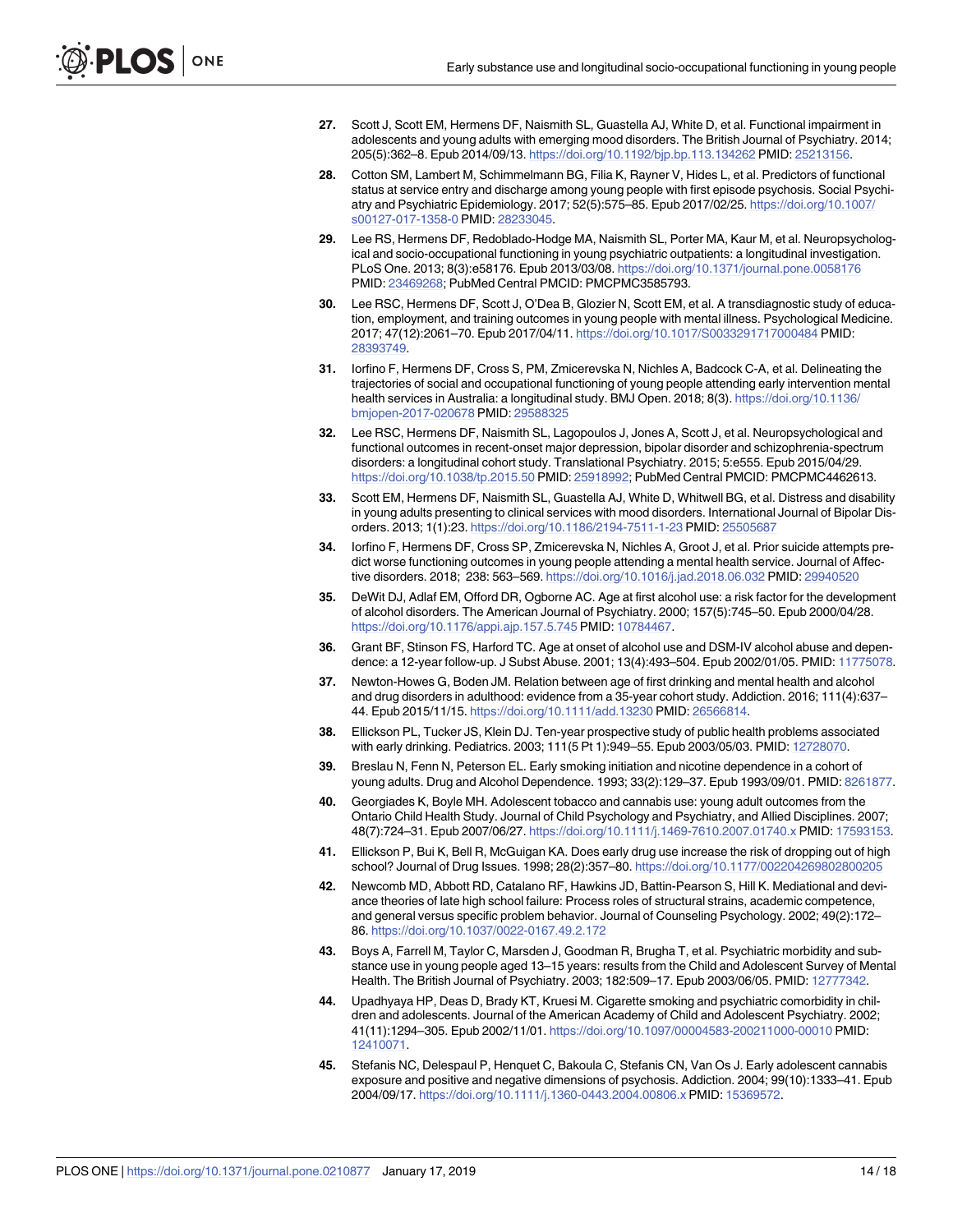- <span id="page-15-0"></span>**46.** Chen CY, O'Brien MS, Anthony JC. Who becomes cannabis dependent soon after onset of use? Epidemiological evidence from the United States: 2000–2001. Drug and Alcohol Dependence. 2005; 79 (1):11–22. Epub 2005/06/10. <https://doi.org/10.1016/j.drugalcdep.2004.11.014> PMID: [15943940](http://www.ncbi.nlm.nih.gov/pubmed/15943940).
- **47.** Fergusson DM, Horwood LJ. Early onset cannabis use and psychosocial adjustment in young adults. Addiction. 1997; 92(3):279–96. Epub 1997/03/01. PMID: [9219390](http://www.ncbi.nlm.nih.gov/pubmed/9219390).
- **[48.](#page-2-0)** Fergusson DM, Boden JM. Cannabis use and later life outcomes. Addiction. 2008; 103(6):969–76; discussion 77–8. Epub 2008/05/17. <https://doi.org/10.1111/j.1360-0443.2008.02221.x> PMID: [18482420](http://www.ncbi.nlm.nih.gov/pubmed/18482420).
- **[49.](#page-2-0)** Chen CK, Lin SK, Sham PC, Ball D, Loh EW, Hsiao CC. Pre-morbid characteristics and co-morbidity of methamphetamine users with and without psychosis. Psychological Medicine. 2003; 33.
- **50.** Hser YI, Huang D, Brecht ML, Li L, Evans E. Contrasting trajectories of heroin, cocaine, and methamphetamine use. Journal of Addictive Diseases. 2008; 27(3):13–21. Epub 2008/10/30. [https://doi.org/](https://doi.org/10.1080/10550880802122554) [10.1080/10550880802122554](https://doi.org/10.1080/10550880802122554) PMID: [18956525](http://www.ncbi.nlm.nih.gov/pubmed/18956525); PubMed Central PMCID: PMCPMC2821675.
- **[51.](#page-2-0)** Brecht ML, Greenwell L, Anglin MD. Substance use pathways to methamphetamine use among treated users. Addictive Behaviors. 2007; 32(1):24–38. Epub 2006/05/06. [https://doi.org/10.1016/j.](https://doi.org/10.1016/j.addbeh.2006.03.017) [addbeh.2006.03.017](https://doi.org/10.1016/j.addbeh.2006.03.017) PMID: [16675150](http://www.ncbi.nlm.nih.gov/pubmed/16675150).
- **[52.](#page-2-0)** Weiss LM, Petry NM. Substance abuse treatment patients with early onset cocaine use respond as well to contingency management interventions as those with later onset cocaine use. Journal of Substance Abuse Treatment. 2014; 47(2):146–50. Epub 2014/05/29. [https://doi.org/10.1016/j.jsat.2014.](https://doi.org/10.1016/j.jsat.2014.04.003) [04.003](https://doi.org/10.1016/j.jsat.2014.04.003) PMID: [24865619](http://www.ncbi.nlm.nih.gov/pubmed/24865619); PubMed Central PMCID: PMCPMC4074441.
- **[53.](#page-2-0)** Ball SA, Carroll KM, Babor TF, Rounsaville BJ. Subtypes of cocaine abusers: support for a type Atype B distinction. Journal of Consulting and Clinical Psychology. 1995; 63(1):115–24. Epub 1995/02/ 01. PMID: [7896976](http://www.ncbi.nlm.nih.gov/pubmed/7896976).
- **[54.](#page-3-0)** Hickie IB, Hermens DF, Naismith SL, Guastella AJ, Glozier N, Scott J, et al. Evaluating differential developmental trajectories to adolescent-onset mood and psychotic disorders. BMC Psychiatry. 2013; 13:303. Epub 2013/11/13. <https://doi.org/10.1186/1471-244X-13-303> PMID: [24215120;](http://www.ncbi.nlm.nih.gov/pubmed/24215120) PubMed Central PMCID: PMCPMC4226022.
- **[55.](#page-3-0)** McGorry PD, Tanti C, Stokes R, Hickie IB, Carnell K, Littlefield LK, et al. headspace: Australia's National Youth Mental Health Foundation—where young minds come first. Medical Journal of Australia. 2007; 187(7 Supplement):S68.
- **[56.](#page-3-0)** Rickwood DJ, Telford NR, Parker AG, Tanti CJ, McGorry PD. headspace—Australia's innovation in youth mental health: who are the clients and why are they presenting? Medical Journal of Australia. 2014; 200:1–4.
- **[57.](#page-4-0)** Scott EM, Hermens DF, White D, Naismith SL, GeHue J, Whitwell BG, et al. Body mass, cardiovascular risk and metabolic characteristics of young persons presenting for mental healthcare in Sydney, Australia. BMJ Open. 2015; 5(3). <https://doi.org/10.1136/bmjopen-2014-007066> PMID: [25818274;](http://www.ncbi.nlm.nih.gov/pubmed/25818274) PubMed Central PMCID: PMCPMC4386215.
- **[58.](#page-4-0)** Hilsenroth MJ, Ackerman SJ, Blagys MD, Baumann BD, Baity MR, Smith SR, et al. Reliability and validity of DSM-IV axis V. The American Journal of Psychiatry. 2000; 157(11):1858–63. Epub 2000/ 11/04. <https://doi.org/10.1176/appi.ajp.157.11.1858> PMID: [11058486.](http://www.ncbi.nlm.nih.gov/pubmed/11058486)
- **[59.](#page-4-0)** Hay P, Katsikitis M, Begg J, Da Costa J, Blumenfeld N. A two-year follow-up study and prospective evaluation of the DSM-IV axis V. Psychiatric Services. 2003; 54(7):1028–30. Epub 2003/07/10. <https://doi.org/10.1176/appi.ps.54.7.1028> PMID: [12851442](http://www.ncbi.nlm.nih.gov/pubmed/12851442).
- **[60.](#page-4-0)** American Psychiatric Association. Diagnostic and statistical manual of mental disorders ( 5th ed.). Arlington, VA: American Psychiatric Publishing; 2013.
- [61.](#page-4-0) Muthén LK, Muthén BO. Mplus User's Guide (8<sup>th</sup> ed.). Los Angeles, CA: Muthén & Muthén; 1998– 2017.
- **[62.](#page-5-0)** Little RJA, Rubin DB. Statistical Analysis with Missing Data ( 2nd ed.). John Wiley & Sons, Inc.; 2014.
- **63.** Geiser C. Data Analysis with Mplus. New York, NY: Guildford Press; 2012.
- **[64.](#page-5-0)** Schafer JL, Graham JW. Missing data: our view of the state of the art. Psychological Methods. 2002; 7 (2):147–77. Epub 2002/07/02. PMID: [12090408](http://www.ncbi.nlm.nih.gov/pubmed/12090408).
- **[65.](#page-5-0)** Pinheiro J, Bates D, DebRoy S, Sarkar D, Team RC. nlme: Linear and Nonlinear Mixed Effects Models. R package version 3.1–137. 2018.
- **[66.](#page-9-0)** Brown SA, Tapert SF, Granholm E, Delis DC. Neurocognitive functioning of adolescents: effects of protracted alcohol use. Alcoholism, Clinical and Experimental Research. 2000; 24(2):164–71. Epub 2000/03/04. PMID: [10698367.](http://www.ncbi.nlm.nih.gov/pubmed/10698367)
- **67.** Squeglia LM, Tapert SF, Sullivan EV, Jacobus J, Meloy MJ, Rohlfing T, et al. Brain development in heavy-drinking adolescents. The American Journal of Psychiatry. 2015; 172(6):531–42. Epub 2015/ 05/20. <https://doi.org/10.1176/appi.ajp.2015.14101249> PMID: [25982660;](http://www.ncbi.nlm.nih.gov/pubmed/25982660) PubMed Central PMCID: PMCPMC4451385.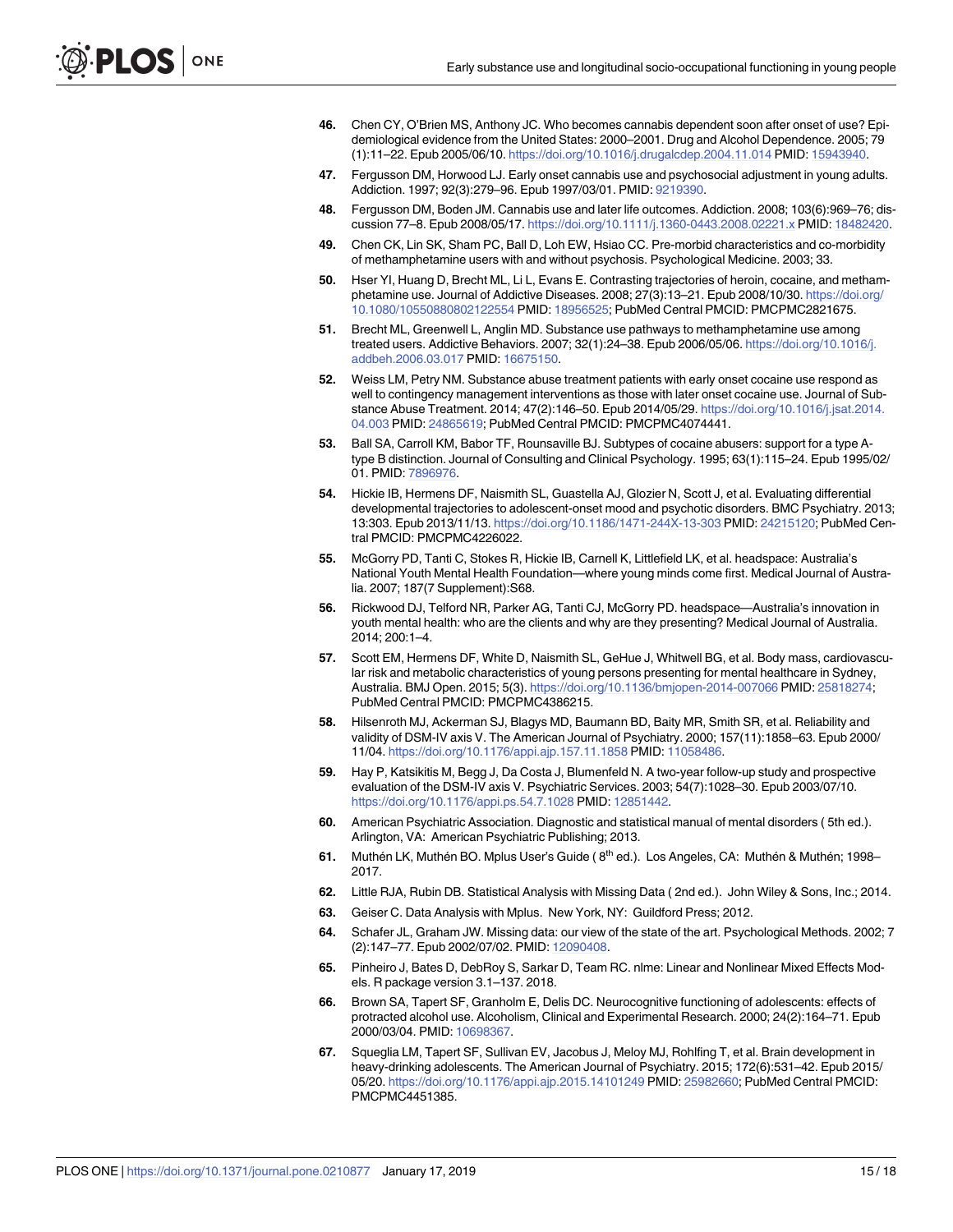- <span id="page-16-0"></span>**68.** Squeglia LM, Rinker DA, Bartsch H, Castro N, Chung Y, Dale AM, et al. Brain volume reductions in adolescent heavy drinkers. Developmental Cognitive Neuroscience. 2014; 9:117–25. Epub 2014/03/ 19. <https://doi.org/10.1016/j.dcn.2014.02.005> PMID: [24632141;](http://www.ncbi.nlm.nih.gov/pubmed/24632141) PubMed Central PMCID: PMCPMC4061267.
- **[69.](#page-9-0)** Crews FT, Vetreno RP, Broadwater MA, Robinson DL. Adolescent alcohol exposure persistently impacts adult neurobiology and behavior. Pharmacological Reviews. 2016; 68(4):1074–109. [https://](https://doi.org/10.1124/pr.115.012138) [doi.org/10.1124/pr.115.012138](https://doi.org/10.1124/pr.115.012138) PMID: [27677720;](http://www.ncbi.nlm.nih.gov/pubmed/27677720) PubMed Central PMCID: PMCPMC5050442.
- **[70.](#page-9-0)** Nguyen-Louie TT, Matt GE, Jacobus J, Li I, Cota C, Castro N, et al. Earlier alcohol use onset predicts poorer neuropsychological functioning in young adults. Alcoholism, Clinical and Experimental Research. 2017; 41(12):2082–92. Epub 2017/10/31. <https://doi.org/10.1111/acer.13503> PMID: [29083495;](http://www.ncbi.nlm.nih.gov/pubmed/29083495) PubMed Central PMCID: PMCPMC5711576.
- **[71.](#page-9-0)** Jacobsen LK, Krystal JH, Mencl WE, Westerveld M, Frost SJ, Pugh KR. Effects of smoking and smoking abstinence on cognition in adolescent tobacco smokers. Biological Psychiatry. 2005; 57(1):56–66. Epub 2004/12/21. <https://doi.org/10.1016/j.biopsych.2004.10.022> PMID: [15607301](http://www.ncbi.nlm.nih.gov/pubmed/15607301).
- **72.** Lydon DM, Wilson SJ, Child A, Geier CF. Adolescent brain maturation and smoking: what we know and where we're headed. Neuroscience and Biobehavioral Reviews. 2014; 45:323–42. Epub 2014/07/ 16. <https://doi.org/10.1016/j.neubiorev.2014.07.003> PMID: [25025658;](http://www.ncbi.nlm.nih.gov/pubmed/25025658) PubMed Central PMCID: PMCPMC4451244.
- **[73.](#page-9-0)** Goriounova NA, Mansvelder HD. Short- and long-term consequences of nicotine exposure during adolescence for prefrontal cortex neuronal network function. Cold Spring Harbor Perspectives in Medicine. 2012; 2(12):a012120-a. <https://doi.org/10.1101/cshperspect.a012120> PMID: [22983224.](http://www.ncbi.nlm.nih.gov/pubmed/22983224)
- **[74.](#page-9-0)** Counotte DS, Spijker S, Van de Burgwal LH, Hogenboom F, Schoffelmeer AN, De Vries TJ, et al. Long-lasting cognitive deficits resulting from adolescent nicotine exposure in rats. Neuropsychopharmacology. 2009; 34(2):299–306. Epub 2008/06/27. <https://doi.org/10.1038/npp.2008.96> PMID: [18580873.](http://www.ncbi.nlm.nih.gov/pubmed/18580873)
- **[75.](#page-9-0)** Counotte DS, Goriounova NA, Li KW, Loos M, van der Schors RC, Schetters D, et al. Lasting synaptic changes underlie attention deficits caused by nicotine exposure during adolescence. Nature Neuroscience. 2011; 14:417. <https://doi.org/10.1038/nn.2770> PMID: [21336271](http://www.ncbi.nlm.nih.gov/pubmed/21336271)
- **[76.](#page-9-0)** Mashhoon Y, Betts J, Farmer SL, Lukas SE. Early onset tobacco cigarette smokers exhibit deficits in response inhibition and sustained attention. Drug and Alcohol Dependence. 2018; 184:48–56. Epub 2018/02/07. <https://doi.org/10.1016/j.drugalcdep.2017.11.020> PMID: [29402679;](http://www.ncbi.nlm.nih.gov/pubmed/29402679) PubMed Central PMCID: PMCPMC5818311.
- **[77.](#page-9-0)** Alameda-Bailen JR, Salguero-Alcaniz P, Merchan-Clavellino A, Paino-Quesada S. Age of onset of cannabis use and decision making under uncertainty. PeerJ. 2018; 6:e5201. Epub 2018/07/14. [https://](https://doi.org/10.7717/peerj.5201) [doi.org/10.7717/peerj.5201](https://doi.org/10.7717/peerj.5201) PMID: [30002988](http://www.ncbi.nlm.nih.gov/pubmed/30002988); PubMed Central PMCID: PMCPMC6034599.
- **[78.](#page-9-0)** Pope HG Jr., Gruber AJ, Hudson JI, Cohane G, Huestis MA, Yurgelun-Todd D. Early-onset cannabis use and cognitive deficits: what is the nature of the association? Drug and Alcohol Dependence. 2003; 69(3):303–10. Epub 2003/03/14. PMID: [12633916.](http://www.ncbi.nlm.nih.gov/pubmed/12633916)
- **[79.](#page-9-0)** Solowij N, Jones KA, Rozman ME, Davis SM, Ciarrochi J, Heaven PC, et al. Reflection impulsivity in adolescent cannabis users: a comparison with alcohol-using and non-substance-using adolescents. Psychopharmacology. 2012; 219(2):575–86. Epub 2011/09/23. [https://doi.org/10.1007/s00213-011-](https://doi.org/10.1007/s00213-011-2486-y) [2486-y](https://doi.org/10.1007/s00213-011-2486-y) PMID: [21938415](http://www.ncbi.nlm.nih.gov/pubmed/21938415).
- **[80.](#page-9-0)** Fontes MA, Bolla KI, Cunha PJ, Almeida PP, Jungerman F, Laranjeira RR, et al. Cannabis use before age 15 and subsequent executive functioning. The British Journal of Psychiatry. 2011; 198(6):442–7. Epub 2011/06/02. <https://doi.org/10.1192/bjp.bp.110.077479> PMID: [21628706](http://www.ncbi.nlm.nih.gov/pubmed/21628706).
- **[81.](#page-9-0)** Gruber SA, Sagar KA, Dahlgren MK, Racine M, Lukas SE. Age of onset of marijuana use and executive function. Psychology of Addictive Behaviors. 2012; 26(3):496–506. Epub 2011/11/23. [https://doi.](https://doi.org/10.1037/a0026269) [org/10.1037/a0026269](https://doi.org/10.1037/a0026269) PMID: [22103843](http://www.ncbi.nlm.nih.gov/pubmed/22103843); PubMed Central PMCID: PMCPMC3345171.
- **[82.](#page-9-0)** Solowij N, Jones KA, Rozman ME, Davis SM, Ciarrochi J, Heaven PC, et al. Verbal learning and memory in adolescent cannabis users, alcohol users and non-users. Psychopharmacology. 2011; 216 (1):131–44. Epub 2011/02/18. <https://doi.org/10.1007/s00213-011-2203-x> PMID: [21328041](http://www.ncbi.nlm.nih.gov/pubmed/21328041).
- **[83.](#page-9-0)** Lubman DI, Cheetham A, Yucel M. Cannabis and adolescent brain development. Pharmacology & Therapeutics. 2015; 148:1–16. Epub 2014/12/03. <https://doi.org/10.1016/j.pharmthera.2014.11.009> PMID: [25460036.](http://www.ncbi.nlm.nih.gov/pubmed/25460036)
- **[84.](#page-9-0)** Levine A, Clemenza K, Rynn M, Lieberman J. Evidence for the risks and consequences of adolescent cannabis exposure. Journal of the American Academy of Child and Adolescent Psychiatry. 2017; 56 (3):214–25. Epub 2017/02/22. <https://doi.org/10.1016/j.jaac.2016.12.014> PMID: [28219487](http://www.ncbi.nlm.nih.gov/pubmed/28219487).
- **[85.](#page-9-0)** Volkow ND, Swanson JM, Evins AE, DeLisi LE, Meier MH, Gonzalez R, et al. Effects of cannabis use on human behavior, including cognition, motivation, and psychosis: A review. JAMA Psychiatry. 2016; 73(3):292–7. Epub 2016/02/05. <https://doi.org/10.1001/jamapsychiatry.2015.3278> PMID: [26842658](http://www.ncbi.nlm.nih.gov/pubmed/26842658).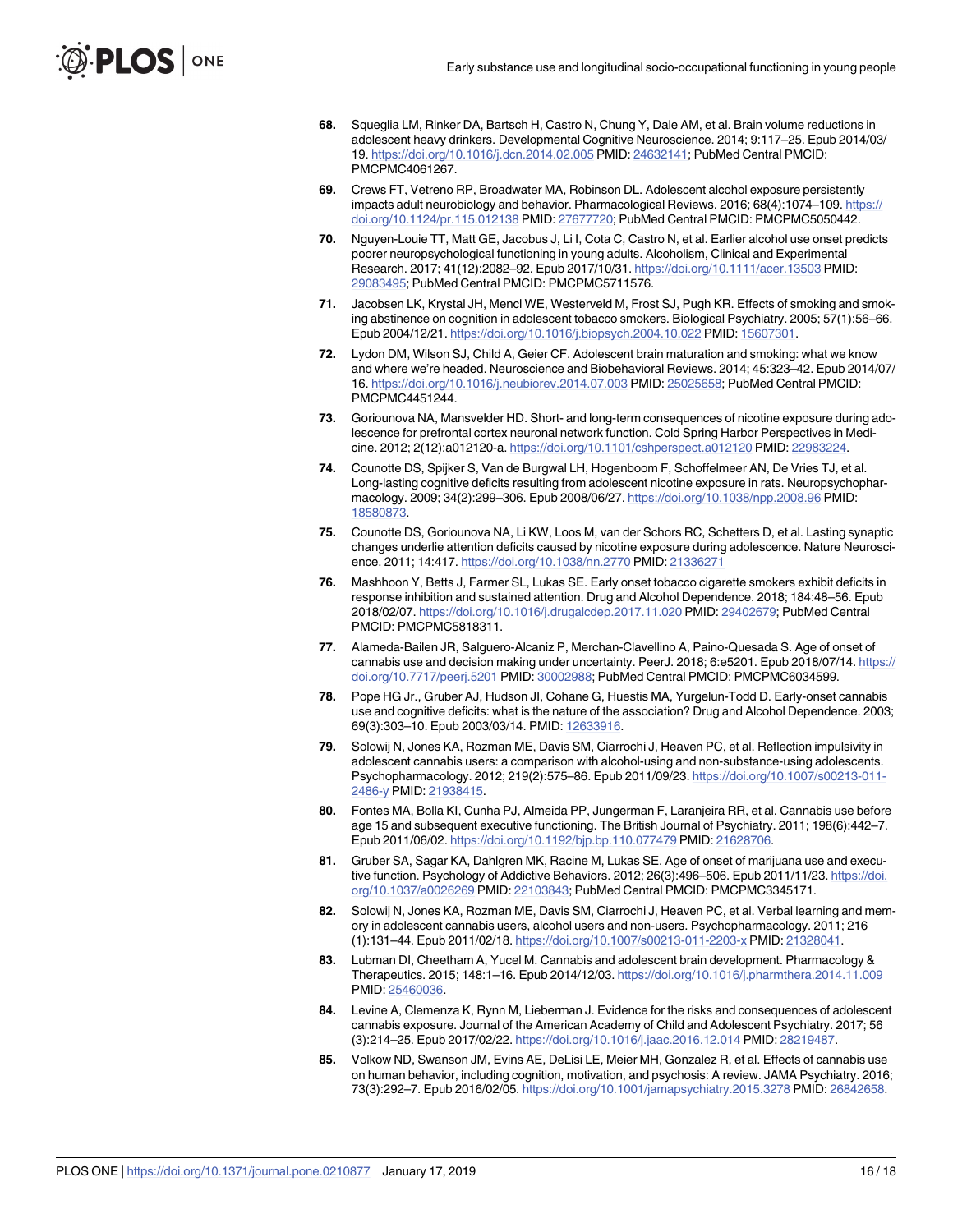- <span id="page-17-0"></span>**[86.](#page-10-0)** Birrell L, Newton NC, Teesson M, Tonks Z, Slade T. Anxiety disorders and first alcohol use in the general population. Findings from a nationally representative sample. Journal of Anxiety Disorders. 2015; 31:108–13. Epub 2015/03/22. <https://doi.org/10.1016/j.janxdis.2015.02.008> PMID: [25795078](http://www.ncbi.nlm.nih.gov/pubmed/25795078).
- **87.** Birrell L, Newton NC, Teesson M, Slade T. Early onset mood disorders and first alcohol use in the general population. Journal of Affective Disorders. 2016; 200:243–9. Epub 2016/05/06. [https://doi.org/10.](https://doi.org/10.1016/j.jad.2016.04.032) [1016/j.jad.2016.04.032](https://doi.org/10.1016/j.jad.2016.04.032) PMID: [27148903](http://www.ncbi.nlm.nih.gov/pubmed/27148903).
- **[88.](#page-10-0)** Dahne J, Banducci AN, Kurdziel G, MacPherson L. Early adolescent symptoms of social phobia prospectively predict alcohol use. Journal of Studies on Alcohol and Drugs. 2014; 75(6):929–36. Epub 2014/10/25. PMID: [25343649;](http://www.ncbi.nlm.nih.gov/pubmed/25343649) PubMed Central PMCID: PMCPMC4211334.
- **[89.](#page-11-0)** Hayatbakhsh MR, Mamun AA, Najman JM, O'Callaghan MJ, Bor W, Alati R. Early childhood predictors of early substance use and substance use disorders: prospective study. The Australian and New Zealand journal of psychiatry. 2008; 42(8):720–31. Epub 2008/07/16. [https://doi.org/10.1080/](https://doi.org/10.1080/00048670802206346) [00048670802206346](https://doi.org/10.1080/00048670802206346) PMID: [18622780.](http://www.ncbi.nlm.nih.gov/pubmed/18622780)
- **90.** Kuperman S, Chan G, Kramer JR, Bierut L, Bucholz KK, Fox L, et al. Relationship of age of first drink to child behavioral problems and family psychopathology. Alcoholism, Clinical and Experimental Research. 2005; 29(10):1869-76. Epub 2005/11/05. PMID: [16269917](http://www.ncbi.nlm.nih.gov/pubmed/16269917).
- **91.** Macleod J, Hickman M, Bowen E, Alati R, Tilling K, Smith GD. Parental drug use, early adversities, later childhood problems and children's use of tobacco and alcohol at age 10: birth cohort study. Addiction. 2008; 103(10):1731–43. Epub 2008/08/19. <https://doi.org/10.1111/j.1360-0443.2008.02301.x> PMID: [18705686.](http://www.ncbi.nlm.nih.gov/pubmed/18705686)
- **92.** Kaufman J, Yang BZ, Douglas-Palumberi H, Crouse-Artus M, Lipschitz D, Krystal JH, et al. Genetic and environmental predictors of early alcohol use. Biological Psychiatry. 2007; 61(11):1228–34. Epub 2006/11/25. <https://doi.org/10.1016/j.biopsych.2006.06.039> PMID: [17123474.](http://www.ncbi.nlm.nih.gov/pubmed/17123474)
- **93.** Chilcoat HD, Anthony JC. Impact of parent monitoring on initiation of drug use through late childhood. Journal of the American Academy of Child and Adolescent Psychiatry. 1996; 35(1):91–100. Epub 1996/01/01. <https://doi.org/10.1097/00004583-199601000-00017> PMID: [8567618](http://www.ncbi.nlm.nih.gov/pubmed/8567618).
- **[94.](#page-11-0)** Guo J, Hill KG, Hawkins JD, Catalano RF, Abbott RD. A developmental analysis of sociodemographic, family, and peer effects on adolescent illicit drug initiation. Journal of the American Academy of Child and Adolescent Psychiatry. 2002; 41(7):838–45. Epub 2002/07/11. [https://doi.org/10.1097/00004583-](https://doi.org/10.1097/00004583-200207000-00017) [200207000-00017](https://doi.org/10.1097/00004583-200207000-00017) PMID: [12108809](http://www.ncbi.nlm.nih.gov/pubmed/12108809).
- **[95.](#page-11-0)** Nees F, Tzschoppe J, Patrick CJ, Vollstadt-Klein S, Steiner S, Poustka L, et al. Determinants of early alcohol use in healthy adolescents: the differential contribution of neuroimaging and psychological factors. Neuropsychopharmacology. 2012; 37(4):986–95. Epub 2011/11/25. [https://doi.org/10.1038/npp.](https://doi.org/10.1038/npp.2011.282) [2011.282](https://doi.org/10.1038/npp.2011.282) PMID: [22113088](http://www.ncbi.nlm.nih.gov/pubmed/22113088); PubMed Central PMCID: PMCPMC3280646.
- **96.** Visser L, de Winter AF, Vollebergh WA, Verhulst FC, Reijneveld SA. Do child's psychosocial functioning, and parent and family characteristics predict early alcohol use? The TRAILS Study. European Journal of Public Health. 2015; 25(1):38–43. Epub 2014/06/18. <https://doi.org/10.1093/eurpub/cku072> PMID: [24935960.](http://www.ncbi.nlm.nih.gov/pubmed/24935960)
- **97.** Squeglia LM, Ball TM, Jacobus J, Brumback T, McKenna BS, Nguyen-Louie TT, et al. Neural predictors of initiating alcohol use during adolescence. The American Journal of Psychiatry. 2017; 174 (2):172–85. Epub 2016/08/20. <https://doi.org/10.1176/appi.ajp.2016.15121587> PMID: [27539487](http://www.ncbi.nlm.nih.gov/pubmed/27539487); PubMed Central PMCID: PMCPMC5288131.
- **98.** Webb JA, Baer PE, McLaughlin RJ, McKelvey RS, Caid CD. Risk factors and their relation to initiation of alcohol use among early adolescents. Journal of the American Academy of Child and Adolescent Psychiatry. 1991; 30(4):563–8. Epub 1991/07/01. [https://doi.org/10.1097/00004583-199107000-](https://doi.org/10.1097/00004583-199107000-00006) [00006](https://doi.org/10.1097/00004583-199107000-00006) PMID: [1890089.](http://www.ncbi.nlm.nih.gov/pubmed/1890089)
- **[99.](#page-11-0)** Mayzer R, Fitzgerald HE, Zucker RA. Anticipating problem drinking risk from preschoolers' antisocial behavior: evidence for a common delinquency-related diathesis model. Journal of the American Academy of Child and Adolescent Psychiatry. 2009; 48(8):820-7. Epub 2009/07/01. [https://doi.org/10.](https://doi.org/10.1097/CHI.0b013e3181aa0383) [1097/CHI.0b013e3181aa0383](https://doi.org/10.1097/CHI.0b013e3181aa0383) PMID: [19564798;](http://www.ncbi.nlm.nih.gov/pubmed/19564798) PubMed Central PMCID: PMCPMC2894975.
- **[100.](#page-11-0)** Cotton SM, Wright A, Harris MG, Jorm AF, McGorry PD. Influence of gender on mental health literacy in young Australians. The Australian and New Zealand Journal of Psychiatry. 2006; 40(9):790–6. Epub 2006/08/17. <https://doi.org/10.1080/j.1440-1614.2006.01885.x> PMID: [16911755.](http://www.ncbi.nlm.nih.gov/pubmed/16911755)
- **[101.](#page-11-0)** Ellis LA, Collin P, Hurley PJ, Davenport TA, Burns JM, Hickie IB. Young men's attitudes and behaviour in relation to mental health and technology: implications for the development of online mental health services. BMC Psychiatry. 2013; 13(1):119. <https://doi.org/10.1186/1471-244x-13-119> PMID: [23601273](http://www.ncbi.nlm.nih.gov/pubmed/23601273)
- **[102.](#page-11-0)** Killackey E, Allott K. Utilising Individual Placement and Support to address unemployment and low education rates among individuals with psychotic disorders. The Australian and New Zealand Journal